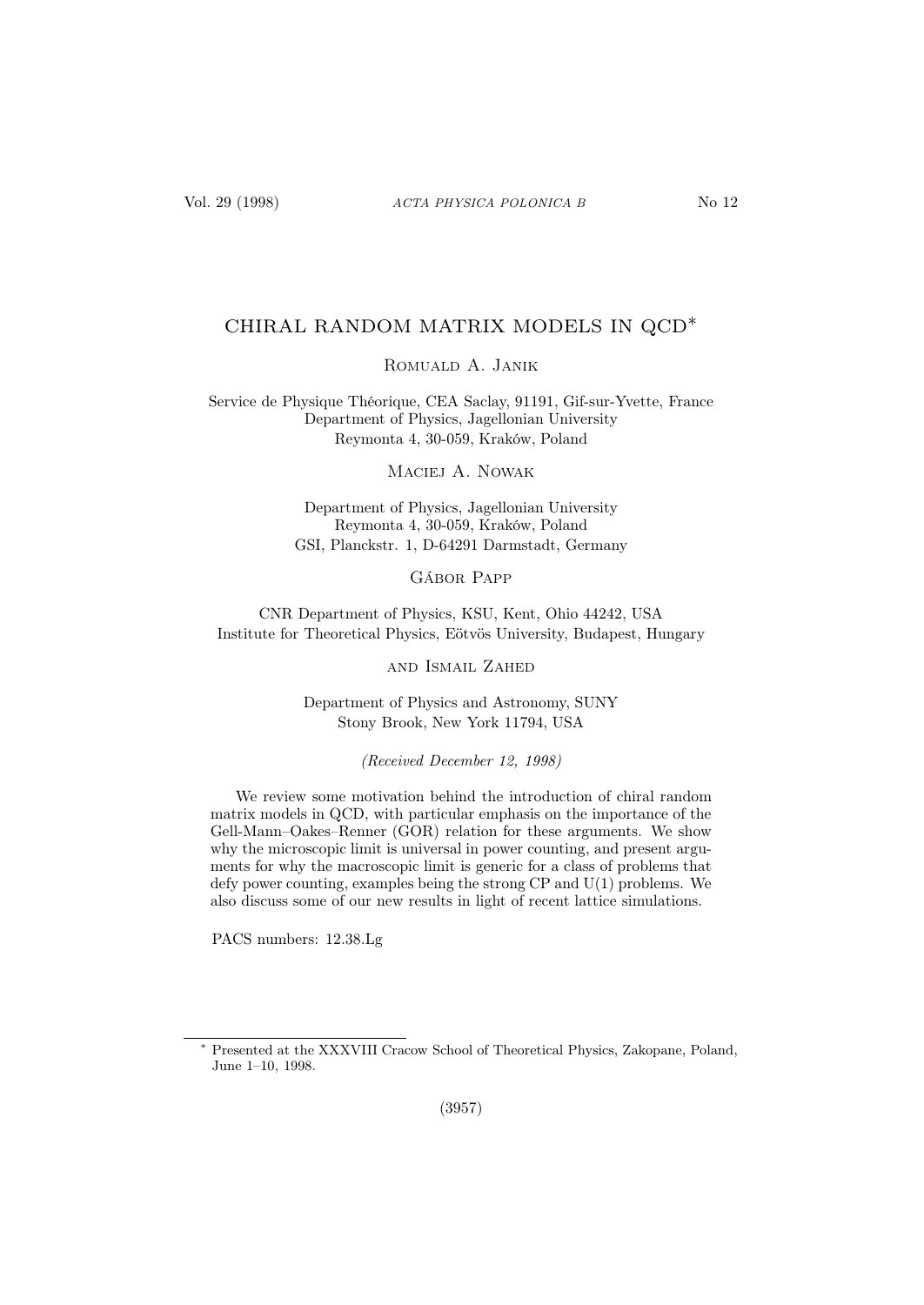#### 1. Introduction

It is well known that the spontaneous breaking of chiral symmetry in QCD along with its explicit breaking, provide stringent constraints on onshell amplitudes [1], whether at threshold or beyond. These constraints can be exploited in power counting (ChPT) [2], or to any order [3], leading to a comprehensive description of a number of reaction processes. The same symmetry constrains the off-shell amplitudes such as the vacuum to vacuum amplitude in the presence of external sources.

What is less well-known perhaps, is the fact that in a finite Euclidean volume  $V = L<sup>4</sup>$  similar constraints are still in action even in the case where the box size L is smaller than the pion Compton wavelength  $1/\sqrt{m}$  (in units where the QCD scale  $\Lambda = 1$ . This is a regime where the spontaneous breaking of chiral symmetry is obsolete. This observation for the off-shell amplitudes was first emphasized by Gasser and Leutwyler [4]. Their observation carries to most models with spontaneously broken symmetries in  $d > 2$  as was discussed by Hasenfratz and Leutwyler [5].

The regime for which  $mV > 1$  will be referred to as macroscopic. In it, chiral symmetry is spontaneously broken with  $\langle q^{\dagger}q \rangle = 1$  (again in units where  $\Lambda = 1$ ). The regime for which  $mV < 1$  will be referred to as microscopic. In it, chiral symmetry is effectively restored with  $\langle q^{\dagger}q \rangle = mV + \mathcal{O}$ . The nature of the corrections  $\mathcal O$  will be discussed below. The regime  $mV \sim 1$ will be referred as transitional. In it, chiral symmetry is about to be restored or broken depending on how we wish to look at it. Throughout, the box size is chosen  $L > 1/\Lambda = 1$ , so that nonperturbative effects are present. At small but finite temperature, a similar classification holds in Euclidean space with  $V = \beta L^3$ .



Fig. 1. QCD in a symmetric (left) and asymmetric (right) box.

The importance of the parameter  $mV$  for the constant mode problem in QCD was first noted by Jolicoeur and Morel [6] in the strong coupling regime. This remark is important as it implies that the observations to follow carry for both strong and weak coupling provided that a continuous symmetry is broken spontaneously with the occurrence of Goldstone bosons.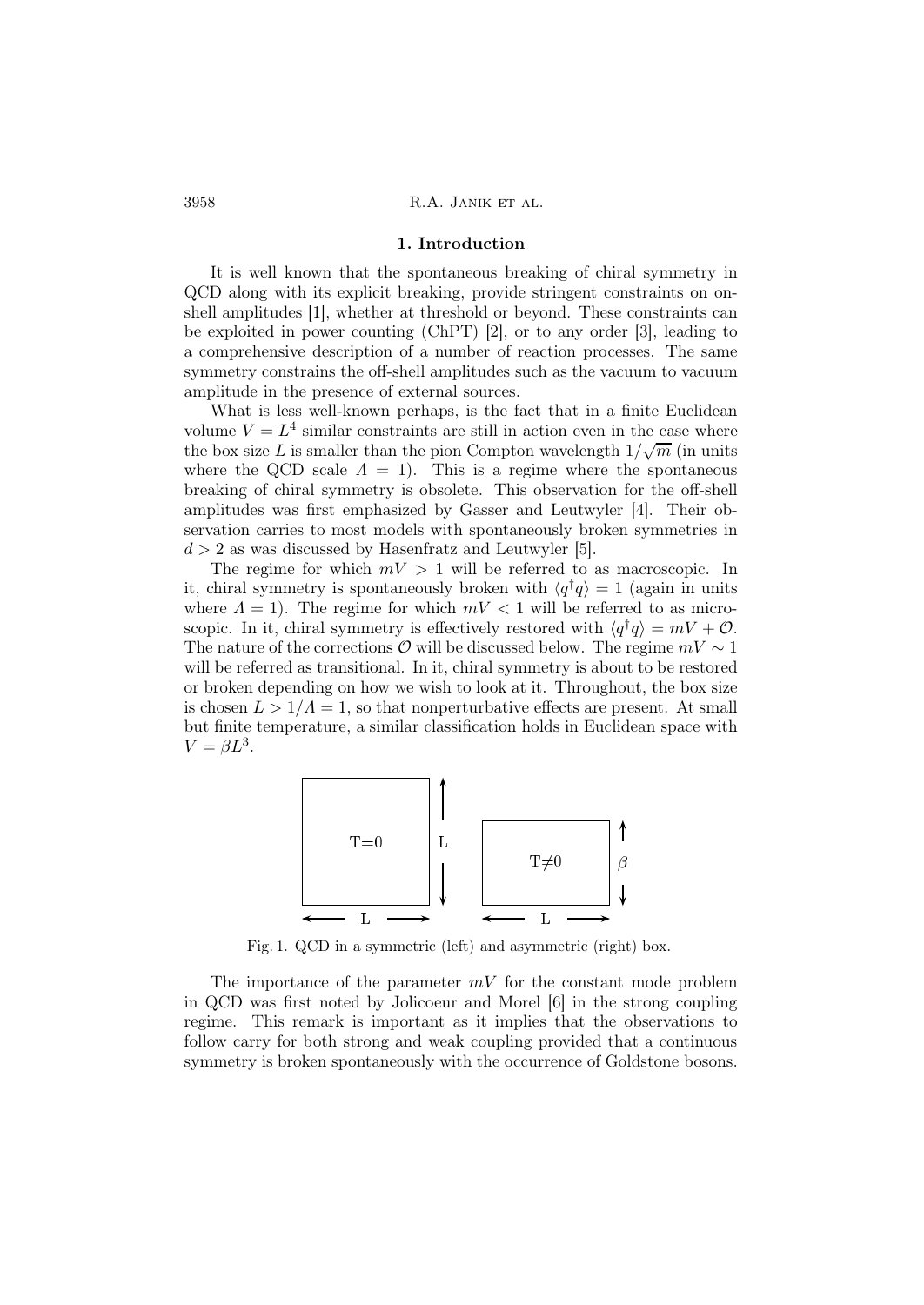In the present work, we will go over a number of observations in the context of chiral symmetry that paves the road for the onset of chiral random matrix models in QCD with their relevance to the three regimes of  $mV$ detailed above. In Section 2, we go over the original observation by Banks and Casher [7]. In Section 3, we detail some of the arguments given by Gasser and Leutwyler [4] regarding the finite volume partition function, paying particular attention to the Gell-Mann–Oakes–Renner (GOR) relation. In Section 4, we summarize how these observations were used by Leutwyler and Smilga [8] to derive spectral sum rules, and derive new spectral sum rules for generalized GOR relation. In Section 5, we present simple arguments for why these sum rules are minimally reproduced by chiral random matrix models. In Section 6, we go over the construction by Verbaarschot and Zahed [9] for the microscopic n-point correlation functions as the master formulas for all diagonal and off-diagonal sum rules. The n-point correlation functions specify the degree of flavor mixing in the  $n$ -vacua, and uniquely condition the bulk spectral rigidity and level variance. The relevance of these observations for lattice simulations in symmetric and asymmetric boxes is discussed. In Section 7, we discuss the microscopic spectral density in the double scaling limit, following the original arguments by Jurkiewicz, Nowak and Zahed [10] and more recently Damgaard and Nishigaki [11] and Wilke, Guhr and Wettig [12]. New sum rules with decoupled sea and valence quark effects are discussed. We argue that the associated spectral density in the double scaling limit is universal in QCD, within a range of quark masses that we discuss. In Section 8, we put forward arguments for why chiral random matrix models are of interest in the macroscopic regime, especially when chiral power counting breaks down. We illustrate our points for the CP and  $U(1)$  problems. In Section 9 we summarize our conclusions.

## 2. Quark spectrum

In the early 80's Banks and Casher made a remarkable observation regarding the relation of the quark condensate to the QCD quark spectrum. In an Euclidean volume  $V$ , they noticed that the amount of quark pair condensation  $\langle q^{\dagger}q \rangle$  relates in a simple way to the distribution of quark eigenvalues  $\nu(\lambda)$ . Indeed,

$$
V\langle q^{\dagger}q \rangle = \sum_{k} \langle \frac{1}{\lambda_{k} + im} \rangle
$$
  
=  $\int d\lambda \frac{1}{\lambda + im} \langle Tr \delta(\lambda - iD) \rangle$   
=  $\int d\lambda \frac{-im}{\lambda^{2} + m^{2}} \nu(\lambda) \to -i\pi \nu(m),$  (1)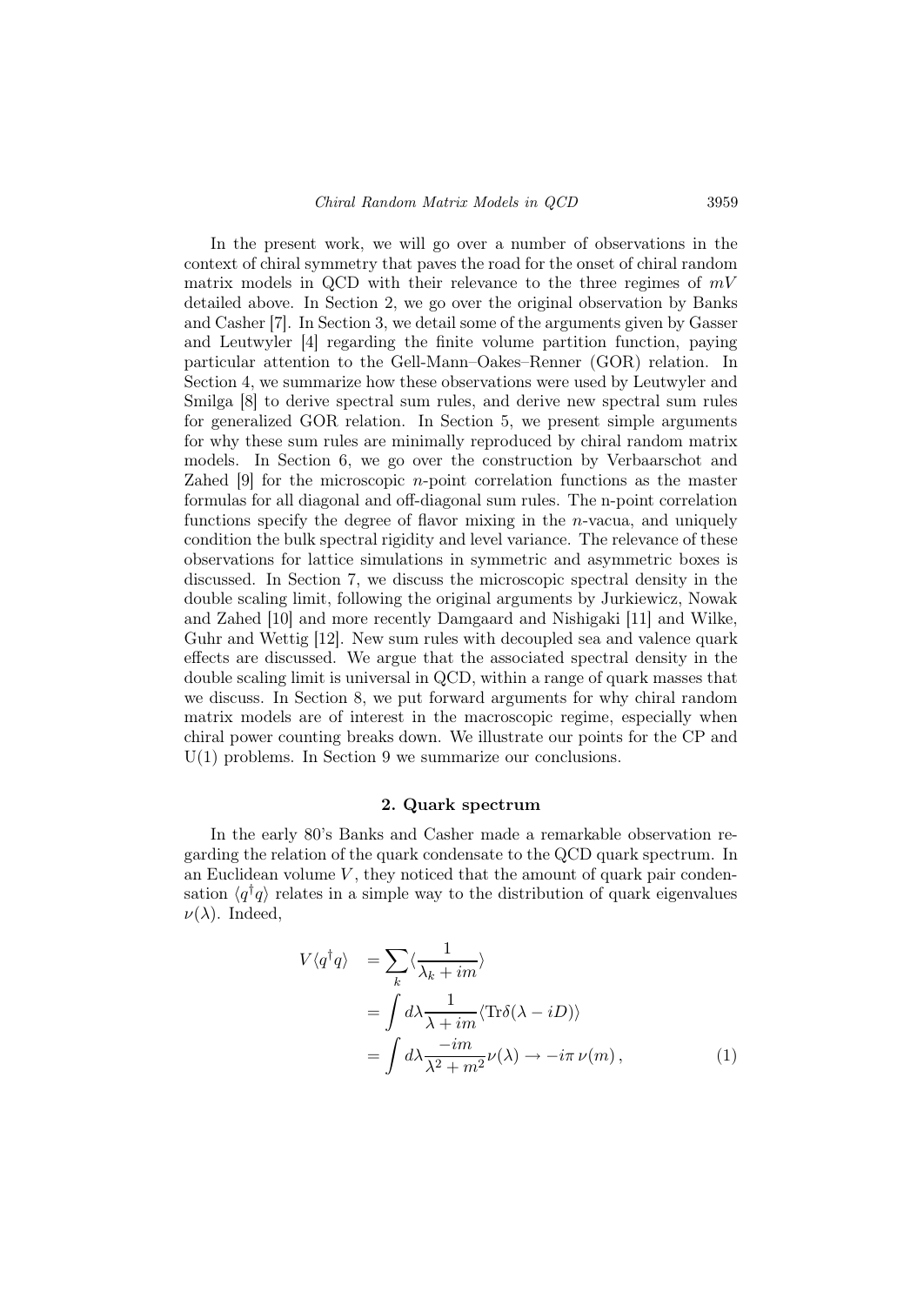where the limit is understood for  $mV > 1$ . The quark eigenvalues  $\lambda_k$  depends implicitly on the given gauge configuration, through the eigenvalue equation  $iD q_k = \lambda_k q_k$ . They are paired, since  $[\gamma_5, iD]_+ = 0$ . This pairing causes  $\nu(\lambda)$  to be an even function on its support. The averaging in (1) is over the gauge configurations.

In (1) the zero virtuality point  $\lambda = 0^{-1}$  is the analogue of a Fermi surface. This observation suggests in fact that the regime  $mV > 1$ , in which chiral symmetry is spontaneously broken, is actually diffusive [14], following the delocalization of the quark eigenmodes.

More remarkably, however, is the fact that for the pair condensate to be non-zero, the density of quark eigenmodes near zero virtuality has to *grow* with the volume  $V$ . In other words, the level spacing of the quark eigenmodes in a finite volume V and near zero has to scale as  $1/V$  in sharp contrast to the level spacing of a free particle in the same box which has to scale as  $1/L$ .

The spontaneous breaking of chiral symmetry causes a large accumulation of quark eigenmodes near zero virtuality as pictured in Fig. 2, for a fixed gauge-configuration. The occurrence of exact zero modes of the nonzero  $n$ (winding number) configuration is geometrical and follows from the topological character of the background gauge configuration. Conversely, any model that breaks spontaneously the underlying chiral symmetry displays a spectrum of the type shown in Fig. 2. This means QCD, instanton models, NJL models, etc.



Fig. 2. Quark spectrum in the vacuum.

### 3. Finite volume partition function

### 3.1. With GOR

Few years later, Gasser and Leutwyler [4] noticed that in a finite volume V for which the Compton wavelength of the pion is large, that is  $mV < 1$  but

The quark virtuality  $\lambda$  is analogous to a complex mass in 4d Euclidean space, or an energy in 1+4d Minkowski space.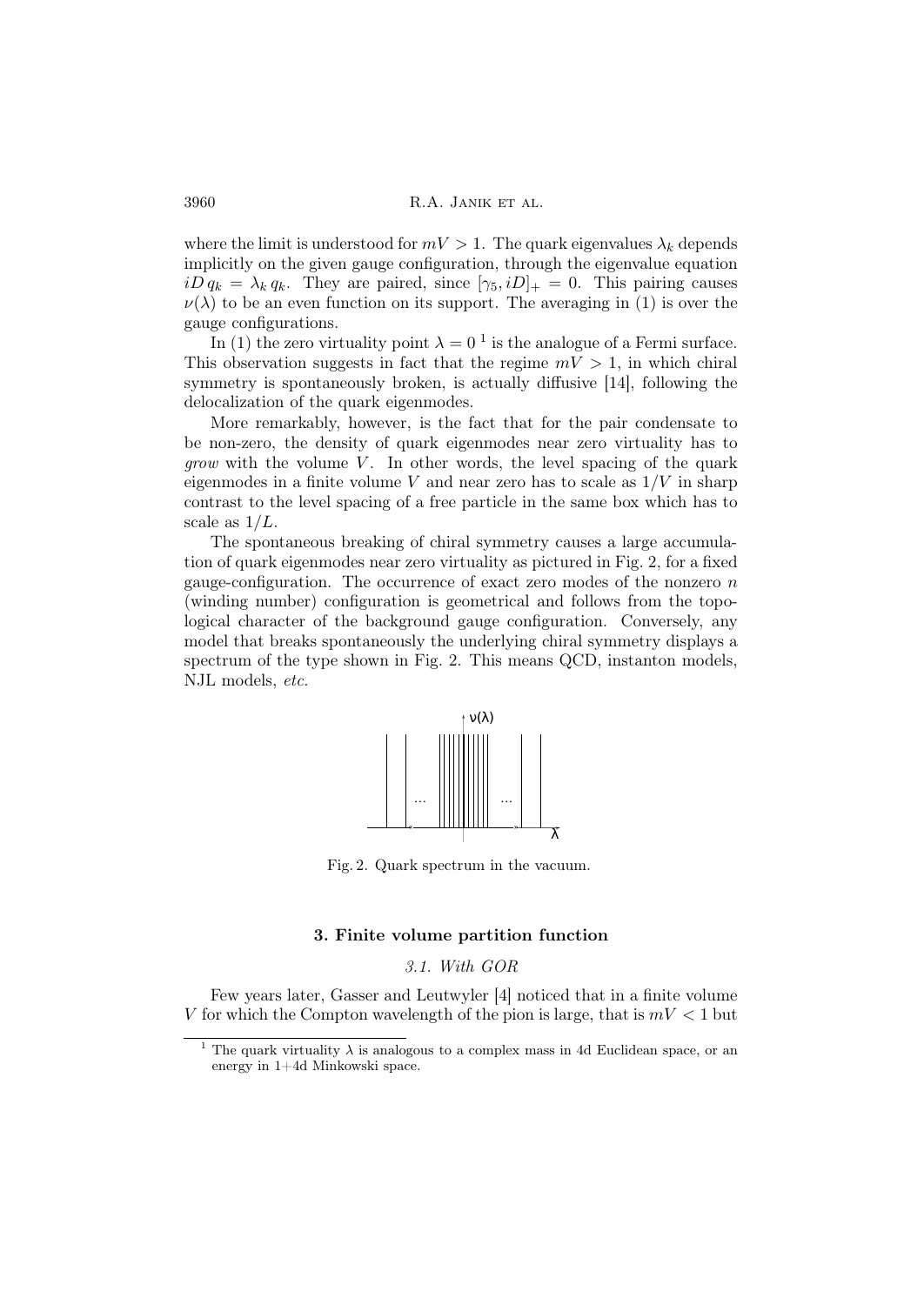$L > 1$ , while chiral symmetry is effectively restored with  $\langle q^{\dagger} q \rangle = mV + \mathcal{O}$ , the way it is restored is still uniquely conditioned by the way chiral symmetry is about to be spontaneously broken. For QCD this observation is natural if we were to approach the microscopic regime  $mV < 1$  from the macroscopic regime  $mV > 1$  by fine tuning the bare quark mass m.

 $mV > 1$  region: In a finite Euclidean box V the finite volume partition function  $Z$  is the sum of zero-point motions of singlet excitations: pions, kaons, nucleons, *etc.* (Casimir effect). In the regime  $mV > 1$  the spontaneous breaking of chiral symmetry together with the Gell-Mann–Oakes– Renner (GOR) relation [15] allows for a book-keeping of  $\ln Z$  by using chiral power counting with a typical momentum scale p, where  $U \sim p^0$ ,  $1/L \sim p$ and  $m \sim m_{\pi}^2 \sim p^2$  and  $m^2 V \sim 1$  fixed. In this book-keeping, the contribution to order  $p^2$  is given by the following Lagrangian [4]

$$
\mathcal{L}_2 = \frac{F^2}{4} \text{Tr} \left( \partial_{\mu} U^{\dagger} \partial_{\mu} U \right) - \frac{1}{2} \Sigma \text{ Tr} (mU + U^{\dagger} m^{\dagger}) \tag{2}
$$

for  $N_f$  flavors with  $U = e^{i\hat{\pi}/F} (\hat{\pi} = \pi^{\alpha} \lambda_{\alpha})$  an SU( $N_f$ ) valued field subject to the boundary condition  $U(x + L) = U(x)$ . The normalization is chosen  $Tr \lambda_{\alpha} \lambda_{\beta} = 2 \delta_{\alpha,\beta}$ . Throughout we will use m for either the non-degenerate case  $m = (m_1, ..., m_{N_f})$  or the degenerate case  $m = m \mathbf{1}_{N_f}$ . We hope that the reference to each case will be clear from the notation used.

In a periodic box, the free pion propagator is

$$
G_{\pi}(x) = \frac{1}{V} \sum_{k_n} \frac{e^{-ik_n x}}{k_n^2 + m_{\pi}^2} = \frac{1}{V m_{\pi}^2} + \frac{1}{V} \sum_{k_n}^{\prime} \frac{e^{-ik_n x}}{k_n^2 + m_{\pi}^2},
$$
(3)

where the primed sum is over non-zero four momenta with  $k_n$  =  $(n_1, n_2, n_3, n_4)2\pi/L$ . To order  $p^2$  the pion mass is  $m_\pi^2 = m\Sigma/F_\pi^2 \sim m$ and the condensate is  $-\langle \bar{q}q \rangle = \Sigma$ . To order  $p^4$ , the one-loop contribution from (2) has to be supplemented with the most general terms consistent with broken chiral symmetry and general principles [4] (Lorentz invariance is upset in a box to order  $p<sup>4</sup>$ ).

 $mV < 1$  region: In the microscopic regime  $1 > mV$ , the zero mode contribution  $1/mV$  in (3) dwarfs the non-zero mode contributions (primed sum) causing the chiral power counting to break down. In this regime Gasser and Leutwyler suggested a reorganization of the chiral power counting fixing  $mV$  instead of  $m^2V$  with expansion in  $\varepsilon = 1/L$ , thereby allowing for a systematic resummation of the pionic zero modes in the finite volume partition function.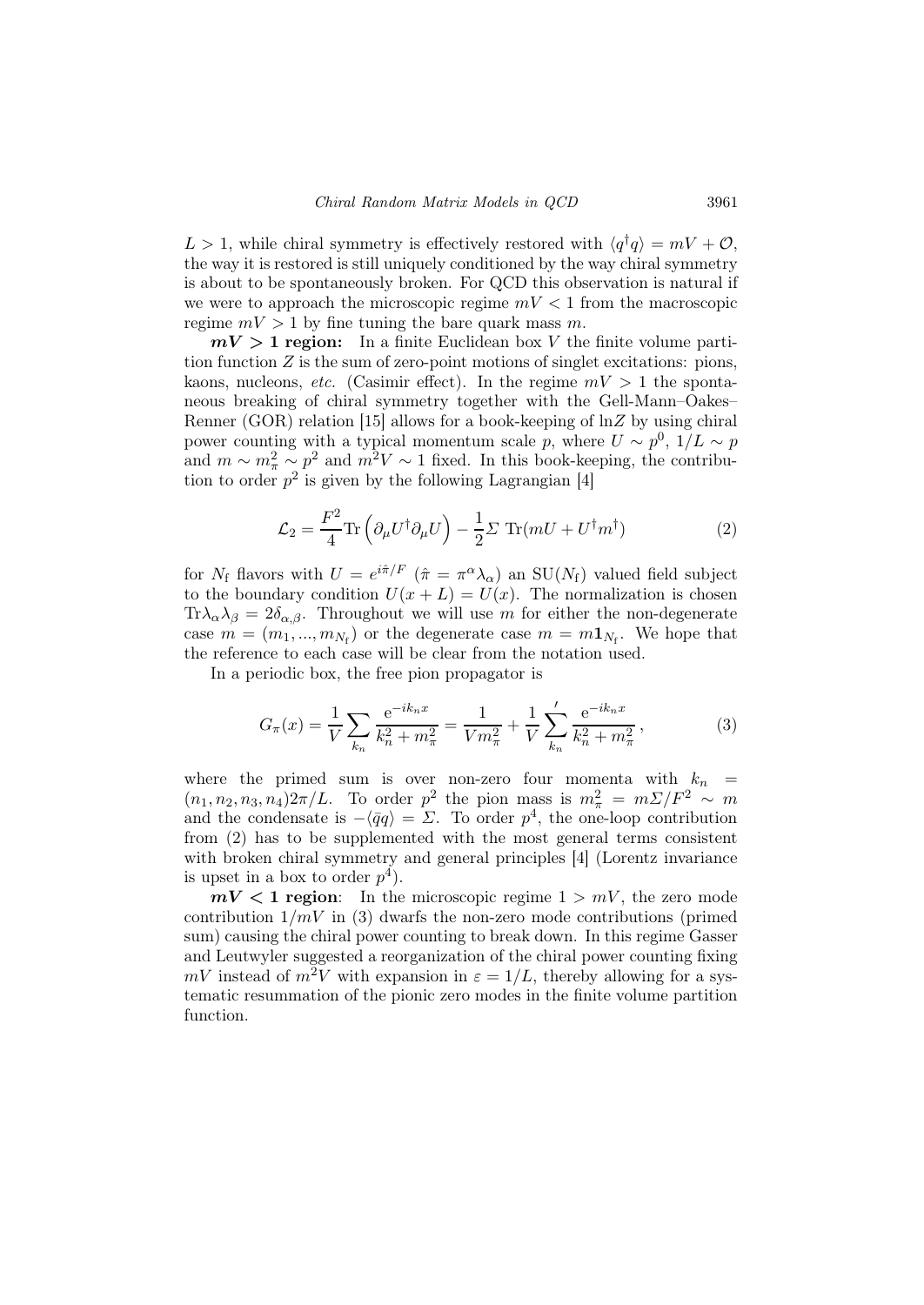To order  $\mathcal{O}(\varepsilon^2)$  the dependence of  $Z[S, P, V]$  on the external sources  $S = m\sum/2 + S'$  and P is simply

$$
Z[S, P, V] = N[0] \int dU e^{V \text{Tr}((S+iP)U + \text{h.c.})}.
$$
\n
$$
\text{SU}(N_f)
$$
\n(4)

 $N[0]$  receives contribution from the non-zero mode terms, essentially the Casimir energy of free pions in a box  $V$  as indicated by the first diagram in Fig. 3. This contribution is  $S$ ,  $P$ -independent to the order quoted. For  $x = m \Sigma V$  and  $N_f = 1$ ,  $Z[m] \sim e^x$ , while for  $N_f = 2$  with equal masses it is  $Z[m] \sim I_1(2x)/2x$  [4]. For one massive flavor and  $N_f - 1$  massless flavors it is  $Z[m] \sim I_{N_f-1}(x)/x^{N_f-1}$ . In each case,  $Z[m] = Z[m, 0, V]$  and the proportionality constant is m independent.



Fig. 3. Meson contribution to  $\ln Z$  for  $mV > 1$ .

From (4) the chiral condensate to order  $\mathcal{O}(\varepsilon^2)$  is

$$
i\langle q^{\dagger}q\rangle = -\frac{N[0]}{Z[m]} \frac{\Sigma}{2} \int dU \operatorname{Tr}(U + U^{\dagger}) e^{\frac{1}{2}m\Sigma V \operatorname{Tr}(U + U^{\dagger})}
$$
(5)

and vanishes as  $x = mV \to 0$ , to the exception of  $N_f = 1$  where  $i\langle q^{\dagger}q \rangle = -\Sigma$ . For  $N_f = 2$  and two equal masses,  $i\langle q^\dagger q \rangle = -\Sigma I_2(2x)/I_1(2x)$ , while for one massive and  $N_f - 1$  massless quarks  $i\langle q^\dagger q \rangle = -\Sigma I_{N_f}(x)/I_{N_f-1}(x)$ . In this limit all points on  $SU(N_f)$  are equally weighted. Although chiral symmetry is restored in the regime  $mV < 1$ , the way by which it is restored is conditioned by :

- $(i)$  the nature of the coset;
- (*ii*) the explicit  $(N_f, N_f)$  breaking;
- (*iii*) the underlying GOR assumption.

## 3.2. Without GOR

 $mV > 1$  region: The GOR assumption is important in establishing (2) as the starting point for power counting in ChPT in the macroscopic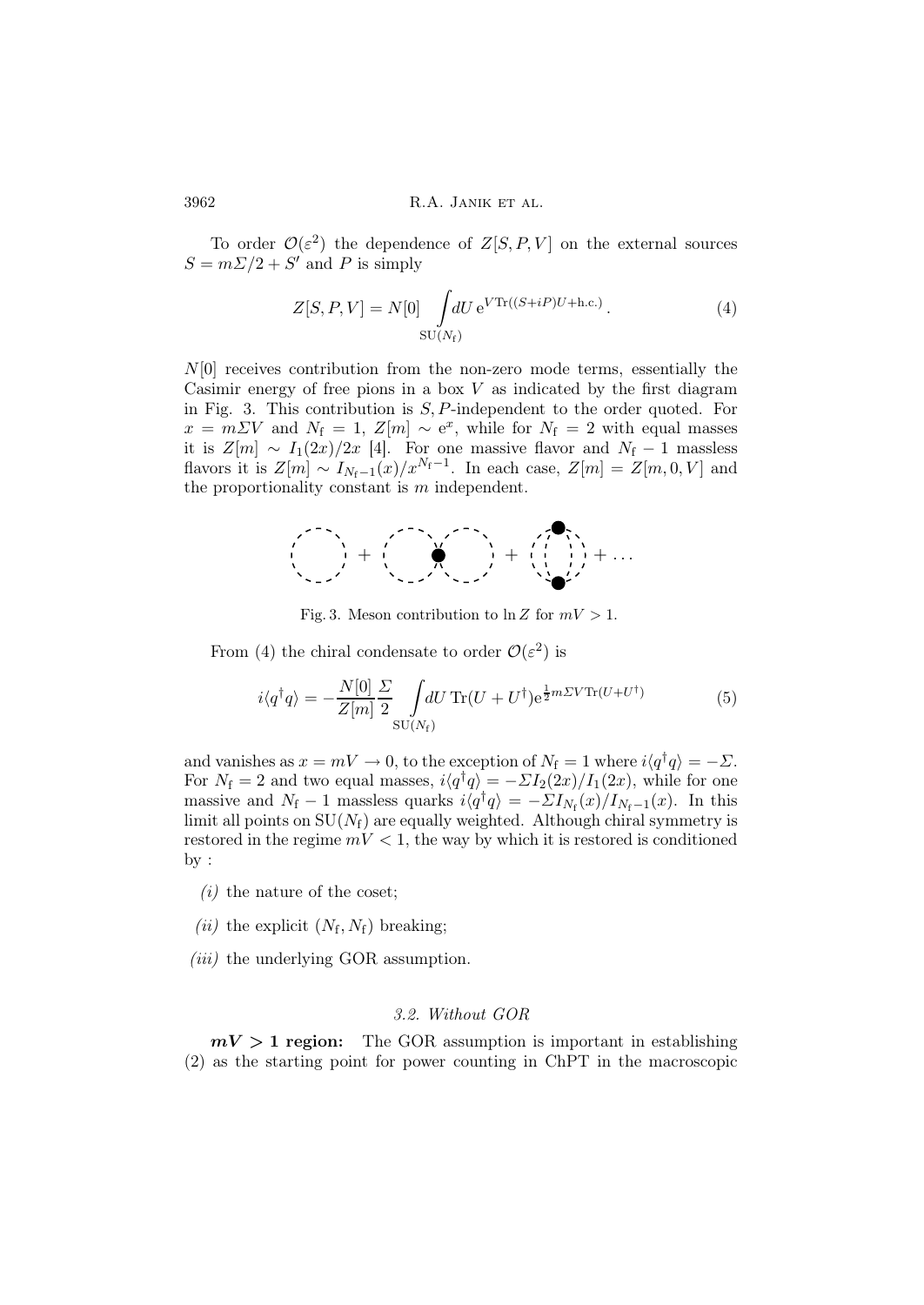

Fig. 4. Zero momentum contribution to  $\ln Z$  for  $mV < 1$ .

regime. This assumption may be relaxed in the form of generalized ChPT. An example to order  $p^2$  is

$$
\mathcal{L}_2 = \frac{F^2}{4} \text{Tr} \left( \partial_{\mu} U^{\dagger} \partial_{\mu} U \right) - \frac{1}{2} V \Sigma \text{ Tr} (mU + U^{\dagger} m^{\dagger}) \n+ A \text{Tr} (m^{\dagger} U m^{\dagger} U + \text{h.c.}) + B \left( \text{Tr} (m^{\dagger} U + \text{h.c.}) \right)^2 \n+ C \left( \text{Tr} (m^{\dagger} U - \text{h.c.}) \right)^2 + D \text{Tr} (m^{\dagger} m)
$$
\n(6)

as suggested by Stern, Sazdiian and Fuchs and others [16]. Here  $\Sigma$  and m are counted of order p, while  $A, B, C, D$  are counted of order  $p^0$ . The constants  $\Sigma$ , A, B, C are low-energy parameters, while D is not (see below). To order  $p^2$  the pion mass squared and the chiral condensate are

$$
m_{\pi}^{2} = \frac{m}{F^{2}} \left( \Sigma - 8mA - 8mN_{\text{f}}B \right),
$$
  

$$
-\langle \overline{q}q \rangle = \Sigma - m(2A + D + 4N_{\text{f}}B). \tag{7}
$$

The constant  $D$  is subtraction dependent. It relates to the m-dependent quadratic divergence in the condensate. It is not amenable to low-energy constraints.

 $mV < 1$  region: Since the contribution of the pionic zero modes in (3) are of the form  $1/V m_{\pi}^2$ , the finite volume partition function (4) for fixed  $Vm_{\pi}^2$  would involve  $A, B, C, D$  from (6). The microscopic limit is changed compared to the GOR assumption if we were to take  $Vm_\pi^2$  fixed but small (see Section 4.2). Such a limit could be reached by varying  $m$  for fixed  $m^2V < 1$ . The power counting in  $\varepsilon = 1/L$  would be:  $\Sigma$  and m of order  $\varepsilon^2$ , and  $A, B, C, D$  of order  $\varepsilon^0$ . In this regime, the chiral condensate again vanishes in the chiral limit as all points on the  $SU(N_f)$  manifold are equally weighted.

Clearly  $mV$  fixed selects the GOR form in the microscopic regime, and could be used for a precise determination of  $\Sigma$  by comparison to ChPT. This method may be more accurate than a simple extrapolation of the condensate to zero  $m$ , owing to finite size effects. This is more than an academic exercise since both (2) and (6) lead to the same low energy constraints, and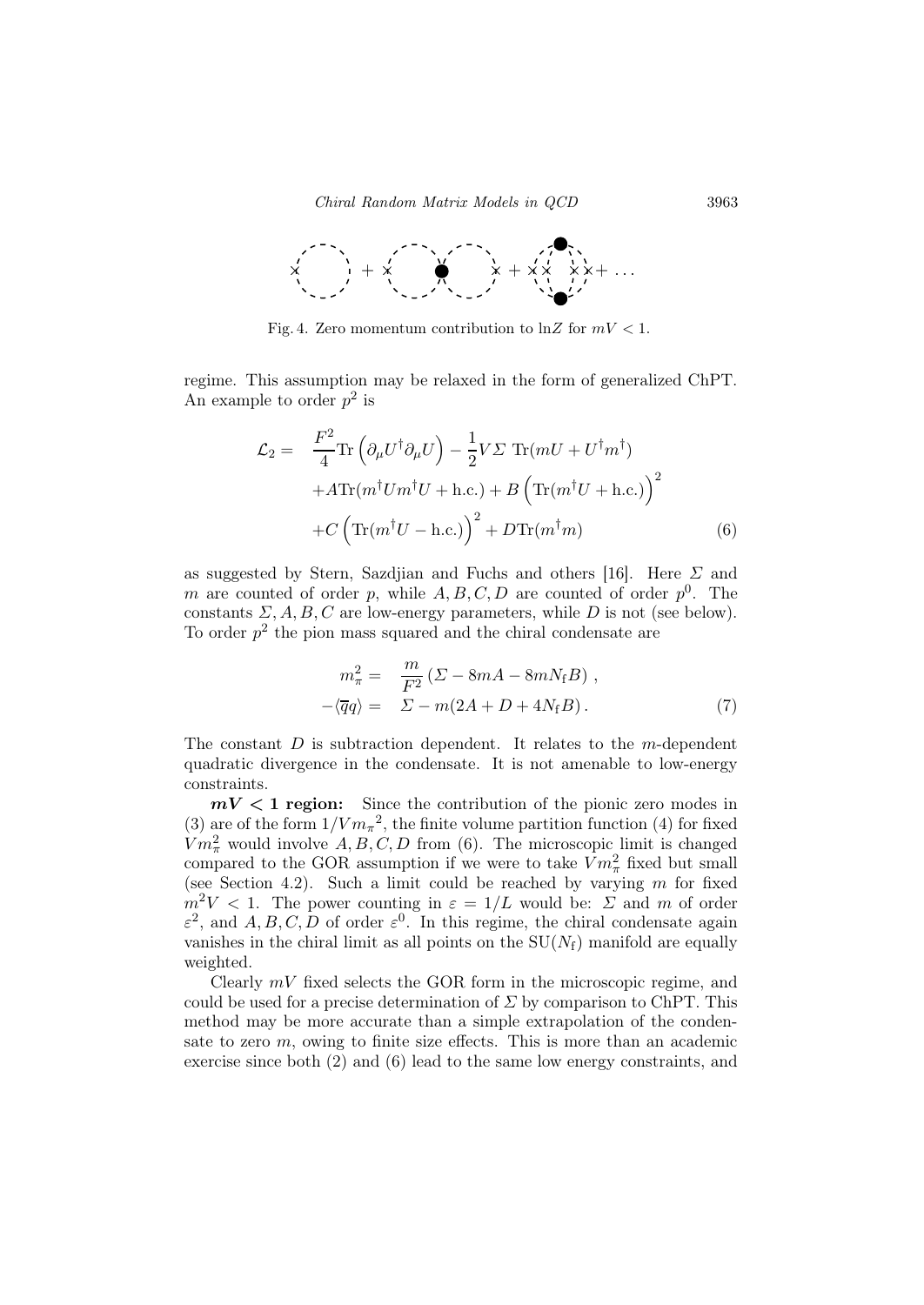experiments are underway at DAPHNE to test the validity of the GOR hypothesis by firming up the accuracy of the S-wave  $\pi\pi$  scattering length near threshold [17].

## 4. Microscopic sum rules

### 4.1. With GOR

In the early 90's Leutwyler and Smilga [8] remarked that the finite volume partition function could be used to derive sum rules for the quark spectrum (qualitativaly shown in Fig. 2) in the microscopic regime for gauge configurations of fixed winding number  $n$ . Assuming the concept of  $n$ -vacua for the QCD state, the finite volume partition function for fixed  $n$  relates to the finite volume partition function through

$$
Z_n[m] = \int_0^{2\pi} \frac{d\theta}{2\pi} e^{-in\theta} Z[m e^{i\theta/N_f}]
$$
  
=  $N(0) \int dU (\det U)^n e^{\frac{1}{2}V\Sigma \operatorname{Tr}(mU + U^\dagger m^\dagger)}$  (8)

in the microscopic regime  $mV < 1$ . For QCD  $n = \frac{\alpha_s}{8\pi} \int E^a \cdot B^a$  and is valued in Z. The left-hand side in (8) involves the quark spectrum averaged over gauge configurations with fixed winding number  $n$ , while the right-hand side involves an information from the hadrons.  $Z_n[m]$  is local in the quark variables, but non-local in the hadronic variables. Scalar  $n$ -point functions following from (8) do not obey the cluster decomposition.

 $Z_n[m]$  does not discriminate between  $N_f = 1$  and  $N_f > 1$  in QCD. Also,  $Z_n[m]$  is insensitive to the nature of the sources S' and P in (4), and only depends on the quark mass matrix chosen diagonal, and its overall phase for  $n \neq 0$ , since [8]

$$
Z_n[VmW] = (\det(VW))^n Z_n[m]. \qquad (9)
$$

This is not the case for (4).

For one flavor, we have

$$
Z_n[m] = m^{|n|} \left\langle \prod_{\lambda_k > 0}^{\prime} (\lambda_k^2 + m^2) \right\rangle_{n, A} = n! \operatorname{I}_n(x). \tag{10}
$$

with  $x = mV\Sigma$  and  $I_n$  a Bessel function (the primed product does not contain the exact zero modes and the eigenvalues with negative real part).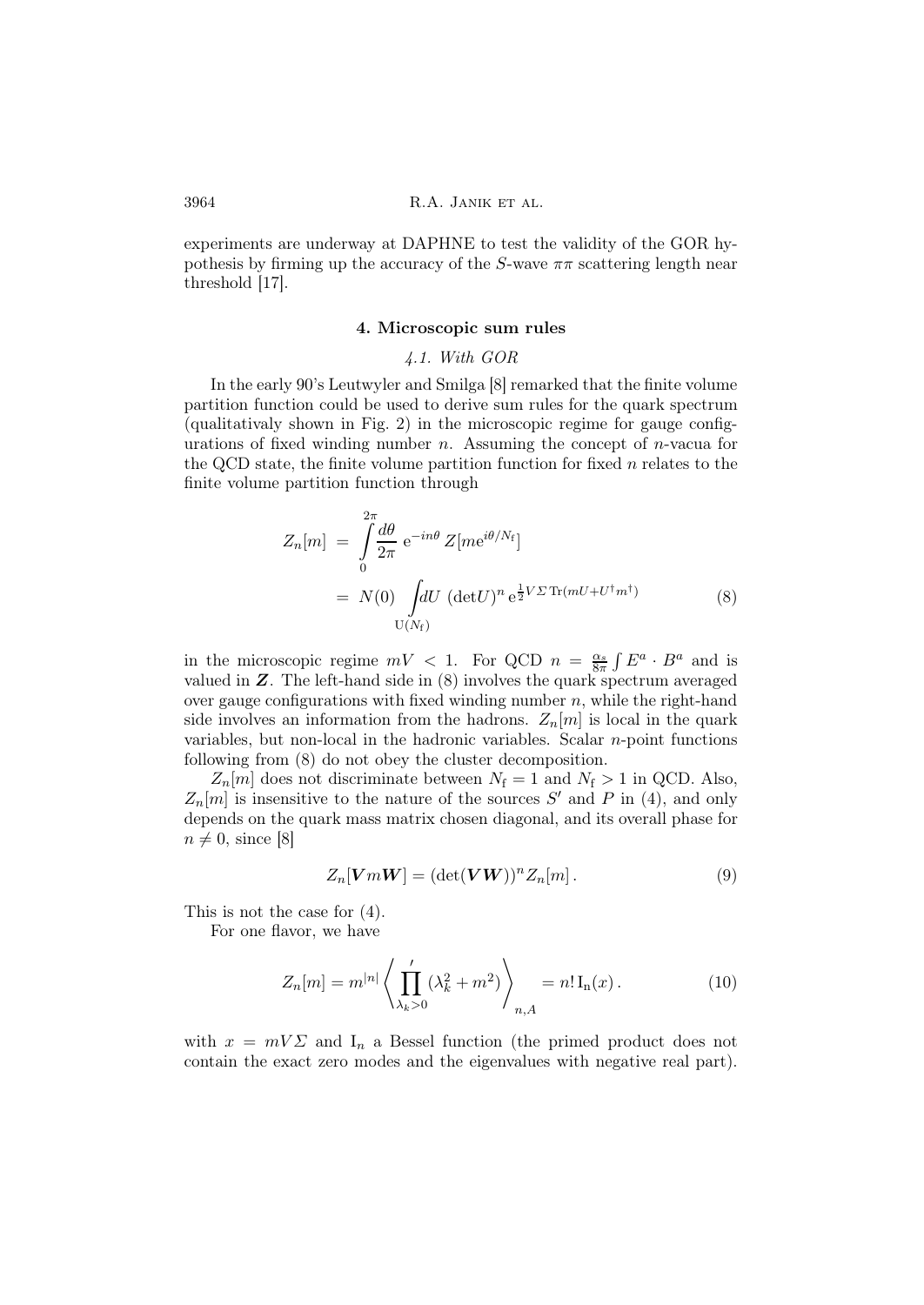The averaging is over the gauge configuration  $\tilde{A}$  with fixed winding number n. Using the infinite product representation for the Bessel function and rearranging (10) it follows that

$$
\left\langle \left\langle \prod_{k}^{'} \left(1 + \frac{m^2}{\lambda_k^2}\right) \right\rangle \right\rangle_n = \prod_{k} \left(1 + \frac{x^2}{\xi_{n,k}^2}\right),\tag{11}
$$

where  $\xi_{n,k}$  are the zeros of the Bessel function  $J_n(\xi_{n,k}) = 0$  with  $k = 1, 2, \ldots$ . The double averaging on the left-hand side of (11) now includes  $m^{|n|} \prod_k^{\prime} \lambda_k^2$ as part of the measure, with a normalization to 1 at  $n = 0$  and  $m = 0$ . By identifying the same powers of  $m$  on both sides of  $(11)$  sum rules for the quark eigenvalues at fixed  $n$  follow, in the microscopic regime. An example is [8]

$$
\frac{1}{V^2} \left\langle \left\langle \sum_{k}^{'} \frac{1}{\lambda_k^2} \right\rangle \right\rangle_n = \frac{\Sigma^2}{4(n+N_f)},\tag{12}
$$

where we have again reinstated  $\Sigma$  and  $N_f$  for convenience. The contribution of the ultraviolet modes to the primed sum in  $(12)$  vanishes like  $V / V^2$  in the large volume limit.

It can be checked that the sum rule (12) is just a suitable arrangement of moments directly amenable to the finite volume partition function (4). They reflect therefore on the sum rules satisfied by the invariant QCD correlators at zero momentum in the microscopic limit. For example

$$
\frac{1}{V^2} \left\langle \left\langle \sum_{k}^{'} \frac{1}{\lambda_k^2} \right\rangle \right\rangle_n = \frac{\Sigma^2}{2N_f} \int_0^{2\pi} \frac{d\theta}{2\pi} e^{in\theta} \left\langle \left( \text{Tr} \left( e^{\frac{i\theta}{N_f}} U^{\dagger} + U e^{\frac{-i\theta}{N_f}} \right) \right)^2 \right\rangle_{\text{con}} , \tag{13}
$$

where the averaging on the rhs is done with the Haar measure normalized to 1. Notice that while the lhs is local in the quark variables, it is not on the rhs, owing to the  $\theta$  integration. The rhs is the zero momentum and θ-averaged contribution from the quark susceptibility  $\langle \theta | (q^\dagger q)^2 | \theta \rangle$ , evaluated in the microscopic limit  $mV \to 0$ , with  $\langle q^{\dagger}q \rangle = 0$ . The susceptibility reduces to the variance of the scalar operator on the invariant measure.

The remarkable property of (11) is that it implies that the quark spectrum near zero virtuality is indeed  $1/V$  spaced, with a spacing that follows as if from a 'master' gauge field in the form  $\xi_{n,k}/V$ . In the microscopic regime the continuum limit  $V \to \infty$  is taken by keeping the level spacing finite. The master formula for all diagonal microscopic sum rules is just given by

$$
\nu_n(s = \lambda V) = \frac{1}{V} \sum_{k=1}^{\infty} \delta(\lambda - \frac{\xi_{n,k}}{V}) = \sum_{k=1}^{\infty} \delta(s - \xi_{n,k}).
$$
 (14)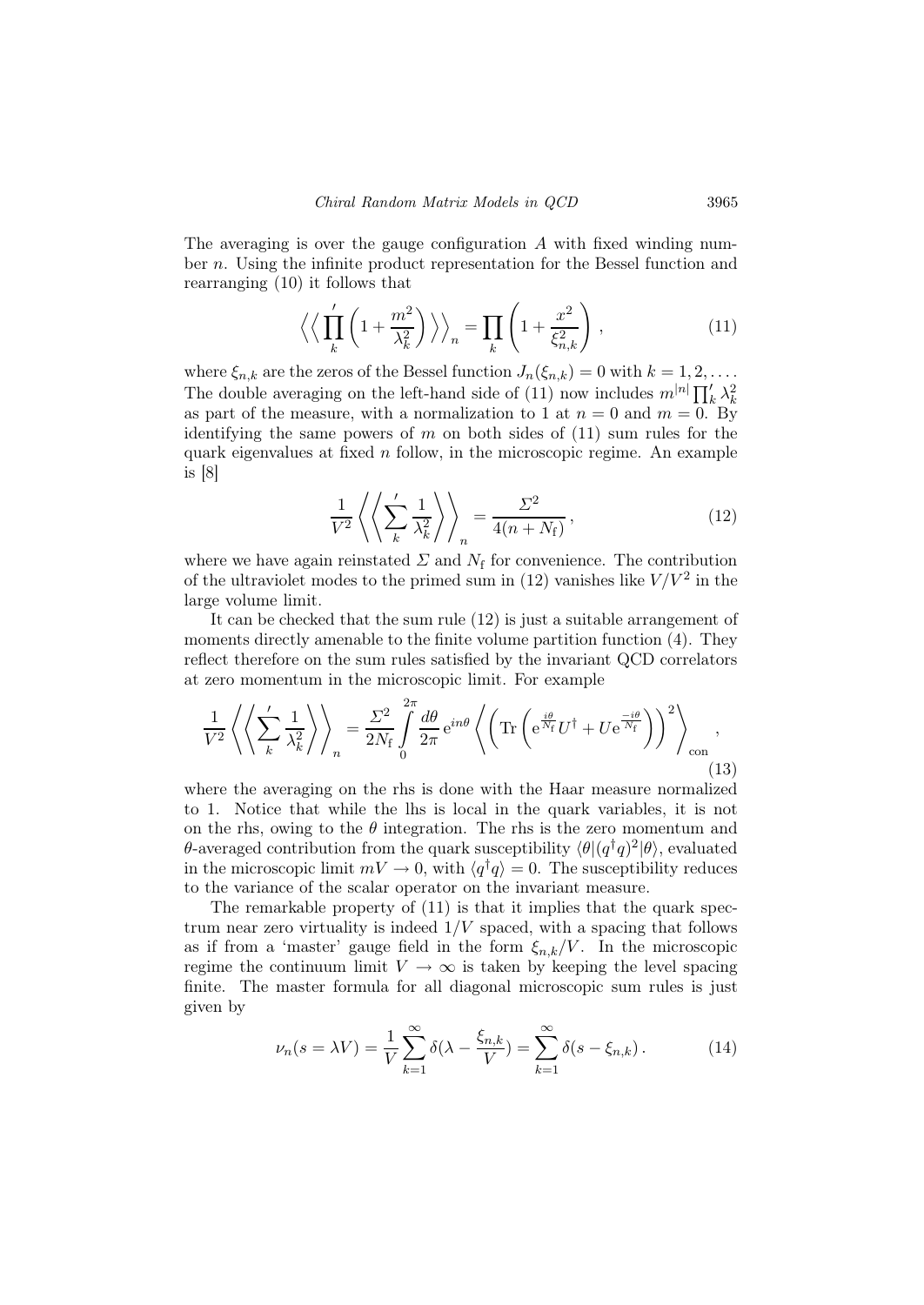The limit  $V \to \infty$  with s fixed was originally discussed by Shuryak and Verbaarschot [18], and the microscopic sum rules were numerically checked to hold for the instanton liquid model. This is expected, since conditions  $(i)$ – $(iii)$  at the end of Section 3.1 hold verbatim for the instanton liquid model as shown by Alkofer, Nowak, Verbaarschot and Zahed [19].

## 4.2. Without GOR

We note that the present results were derived starting from the GOR assumption with the  $\varepsilon$  expansion carried in the regime  $mV$  fixed but small. If the GOR relation is given up as discussed in Section 3.1, then in the regime  $m_{\pi}^2 V \sim m^2 V$  fixed the microscopic sum rules are changed. In particular (12) becomes for  $n = 0$ 

$$
\frac{1}{V^2} \left\langle \left\langle \sum_{k} \frac{1}{\lambda_k^2} \right\rangle \right\rangle_0 = \left[ \frac{1}{4} \Sigma^2 - \frac{2}{V} (B - C) \right] \frac{\left\langle |\operatorname{Tr} U|^2 \right\rangle_0}{N_f} + \frac{D}{V} . \quad (15)
$$

The averaging on the rhs is done over  $U(N_f)$  with the Haar measure. The  $1/V$  term is of order  $\varepsilon^4$ , but so is  $\Sigma^2$ . We note, that contrary to m which is a parameter,  $\Sigma$  is fixed by the QCD dynamics. In small volumes V with  $m_{\pi}^2 V$  held fixed but small, the power counting is valid, and the second term may not be negligible. The  $D$  dependence in  $(15)$  is expected from the subtraction dependence to this order.

### 5. Chiral random matrix models

With the renewed interest in the instanton liquid model along the lines discussed by Diakonov and Petrov [20] and also Shuryak [21], it became clear that the bulk issues elegantly revealed by the variational and statistical approach to the instanton physics are generic and likely amenable to a description in terms of random matrix theory [22]. This observation is particularly relevant for the quark eigenvalues and their correlations as originally suggested by Nowak, Verbaarschot and Zahed [23]. In this context, the relevance of the three Wigner ensembles [22] was noted earlier by Simonov [24], and the relation to the microscopic limit made by Shuryak and Verbaarschot [18]. In this limit the physics is that of a rotor for the uncolored Goldstone constant modes [2], and that of random matrix theory for the colored constant modes.

### 5.1. With GOR

The universality of the finite volume partition function in the microscopic regime implies that any model that satisfies the conditions  $(i)$ – $(iii)$  summarized at the end of Section 3.1, will do as far as the microscopic sum rules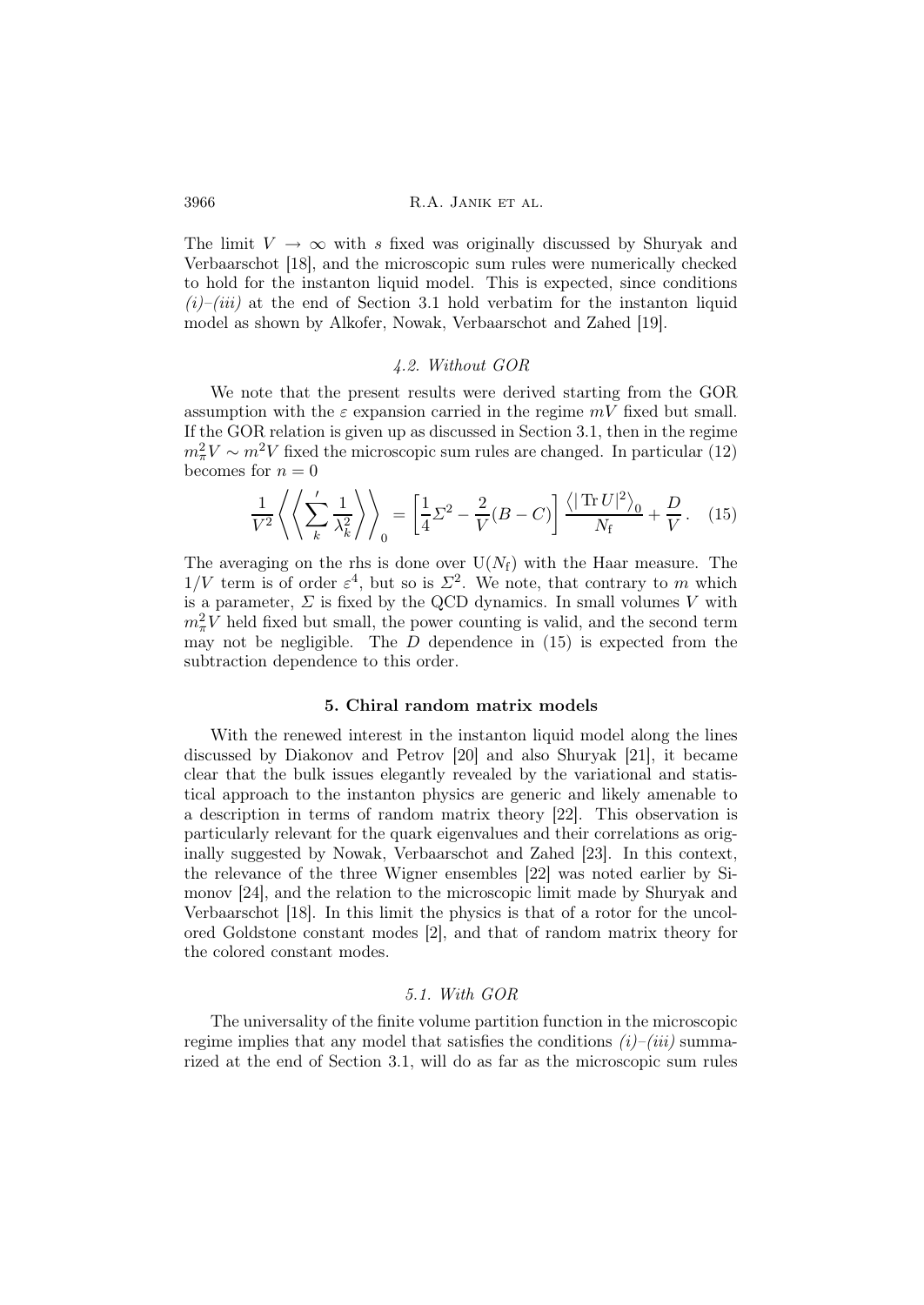are concerned, thanks to the observation made by Gasser and Leutwyler [4]. The minimal model that satisfy these requirements is a four-fermi model in 0-dimension (matrix model). Specifically,

$$
\mathcal{L} = q^{\dagger} \text{ ime}^{i\gamma_5 \theta/N_{\text{f}}} \ q + \frac{1}{V\Sigma^2} q_{\text{R}}^{\dagger} q_{\text{L}} q_{\text{R}}^{\dagger} q_{\text{L}} + \dots \tag{16}
$$

with dim $q_{L,R} = N_f \times n_{L,R}$  are Grassmann numbers,  $\gamma_5 = (\mathbf{1}_R, \mathbf{1}_L)$ , and  $n_{\text{L}} + n_{\text{R}} = V$ . The ... terms in (16) could be either singlets (1, 1), or non-singlets. The latters should vanish in the chiral limit as  $m^a$  with  $a > 1$ .

The finite volume partition function associated to (16) may be either cast in the Grassmann variables, or by bosonization through  $A^{ab} = q_{\text{L}}^a q_{\text{R}}^b$ † which is  $N_f n_L \times N_f n_R$ , turned into an integral over bosonic matrices A in the form

$$
Z[\theta, m] = \int d\mathcal{A} e^{-V \Sigma \text{tr}(\mathcal{A}^{\dagger} \mathcal{A}) + \dots}
$$

$$
\det \begin{pmatrix} im e^{i\theta/N_{\text{f}}} & \mathcal{A} \\ \mathcal{A}^{\dagger} & im e^{-i\theta/N_{\text{f}}} \end{pmatrix}.
$$
(17)

The determinant is  $V \times V$  for  $N_f = 1$ . From our preceding arguments, it does not matter what  $\dots$  is in the microscopic limit  $mV < 1$ . The finite volume partition function (17) is that of a chiral random matrix model. In  $QCD$  the quarks are in the complex representation, so  $A$  is a complex valued matrix. The chiral random matrix ensemble generated by the description (17) is ChGUE.

#### 5.2. Without GOR

The minimal four-fermi model in 0-dimension that is commensurate with (6) is

$$
\mathcal{L} = q^{\dagger} ime^{i\gamma_5 \theta/N_{\rm f}} q + REDA0.b.textV \Sigma^2 \left[ q^{\dagger}_{\rm R} q_{\rm L} q^{\dagger}_{\rm R} q_{\rm L} + REDA0.b.text(B + C)V \left( (q^{\dagger}_{\rm L} m^{\dagger} q_{\rm L})^2 + (q^{\dagger}_{\rm R} m q_{\rm R})^2 \right) \right]
$$
  
+2REDA0.b.text(B - C)V (q^{\dagger}\_{\rm R} q\_{\rm R}) (q^{\dagger}\_{\rm L} m m^{\dagger} q\_{\rm L})  
+D \text{Tr}(m^{\dagger} m) + ... \qquad (18)

Again,  $\ldots$  are either singlets or non-singlets but then of higher order in m. The finite volume partition function can be bosonized using:  $A = q_L q_R^{\dagger}$  $_{\rm R}^{\rm +},$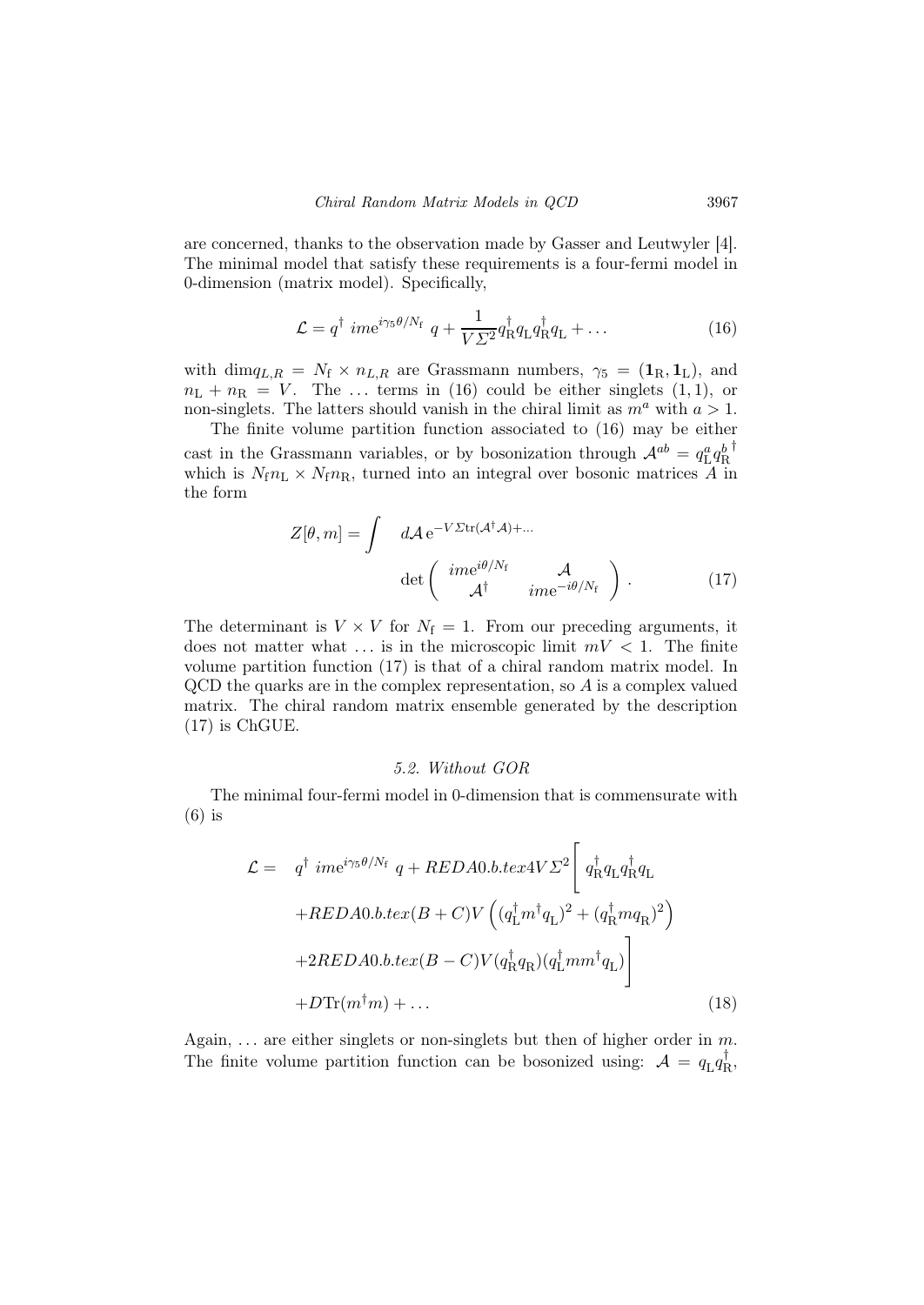$\mathcal{B}^R = q_\text{R} q_\text{F}^\dagger$  $R^{\dagger}$  and  $\mathcal{B}^{L} = q_{L}q_{L}^{\dagger}$ L , the result is a multi-random matrix model  $(N_{\rm f} = 1)$ 

$$
\begin{pmatrix}\n\operatorname{ime}^{i\theta} + \operatorname{me}^{i\theta} \mathcal{B}^R & A \\
\mathcal{A}^\dagger & \operatorname{ime}^{-i\theta} + \operatorname{me}^{-i\theta} \mathcal{B}^L\n\end{pmatrix} \tag{19}
$$

.

with width of the distribution given by

$$
\langle \mathcal{B}_{ab}^{L} \mathcal{B}_{cd}^{L} \rangle = \langle \mathcal{B}_{ab}^{R} \mathcal{B}_{cd}^{R} \rangle = REDA0.b.text1\sqrt{V} \cdot REDA0.b.text8(B+C)\Sigma^{2}\delta_{ad}\delta_{\mathcal{U}}^{2})
$$
  

$$
\langle A_{ab} \mathcal{A}_{cd}^{\dagger} \rangle = REDA0.b.text1V \cdot REDA0.b.text1\gamma_{EFF}\delta_{ad}\delta_{bc}, \qquad (21)
$$

where

$$
REDA0.b.tex1\gamma_{\text{EFF}} = REDA0.b.tex422^{2} (1 + (B - C)REDA0.b.tex2m^2V)
$$
\n(22)

The inverse bosonization of (18) using  $q_{R,L}^{\dagger}q_{R,L}$  as bosonic variables can be shown to yield  $(6)$  as expected. In this case, the different scalings in V in the width  $(21)$  are important. The terms of order  $(Tr U)^2$  follows only after an exact gaussian integration over  $A$  and  $B$  has been performed. We note that in the present formulation, (18) yields A in terms of  $B, C$  and  $\Sigma$ .

### 6. Microscopic spectral distribution

Since the microscopic sum rules follow from chiral random matrix models in the microscopic regime  $mV < 1$ , we can then use the powerful machinery of random matrix theory to make precise statements on the eigenvalue distribution and its correlation. Without loss of generality, we can just assume a gaussian weight in (17) and proceed. Throughout, we will discuss the GOR case. The alternative case is straightforward to implement.

### 6.1. Orthogonal polynomial method

Following Verbaarschot and Zahed [9], we may specialize to the symmetric case  $n_{\rm L} = n_{\rm R} = V/2 = N$  (zero winding sector), and use the polar decomposition of the unitary matrix  $A, A = UAV^{\dagger}$ , where  $A = \text{diag}(\lambda_1, ..., \lambda_V)$ in  $\mathbf{R}_+$ , and U in U(V) and V in U(V)/U(1)<sup>V</sup>. The division by U(1)<sup>N</sup> preserves the number of degrees of freedom. As a result, the angular and radial integration separates, the former inducing only an overall  $m$ -independent normalization. It will be ignored. With this in mind, we have

$$
Z[N,m] = \int_{0}^{\infty} \prod_{i=1}^{N} d\lambda_i e^{V \Sigma \lambda_i^2} \prod_{f}^{N_f} (\lambda_i^2 + m_f^2) \Delta[\lambda]
$$
 (23)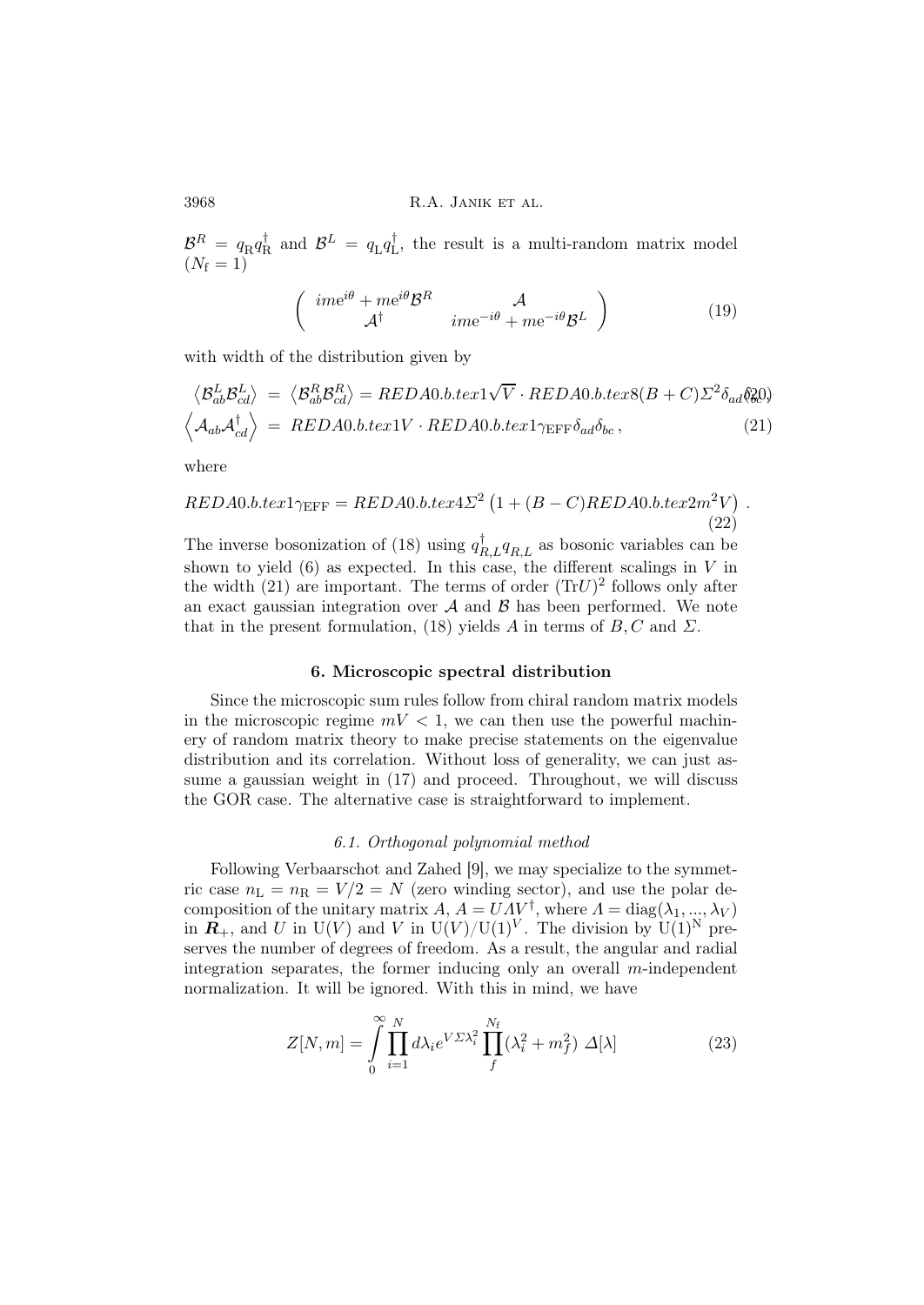with the Vandermonde determinant

$$
\Delta[\lambda] = \prod_{i < j} |\lambda_i| (\lambda_i^2 - \lambda_j^2)^2 \tag{24}
$$

following from the Haar measure on  $SU(V)$  in the polar decomposition [25]. The first determinant in (23) stems from the integration over the Grassmannians.

In random matrix theory  $[22]$ , the partition function  $(23)$  has a simple form in terms of the joint eigenvalue distribution

$$
\nu(\lambda_1, ..., \lambda_V) = |\langle P_1...P_V | \lambda_1 ... \lambda_V \rangle|^2, \qquad (25)
$$

where the  $P_i$ 's form a set of ortho-normalized polynomials of degree  $i-1$  with  $1 \leq i \leq V$  (with the term of degree i normalized to 1), with the measure

$$
\int_{0}^{\infty} d\lambda^{2} e^{-V\lambda^{2}} \prod_{f=1}^{N_{f}} (\lambda^{2} + m_{f}^{2}) P_{i}(\lambda) P_{j}(\lambda) = \mathbf{1}_{ij}.
$$
 (26)

The relation (25) follows simply from the properties of determinants (invariance under arbitrary linear combinations of either columns or rows). It is a Slater determinant with  $P_1, \ldots P_V$  as the 'bra's and  $\lambda_1, \ldots \lambda_V$  as the coordinate 'ket's. In particular,

$$
\nu(\lambda) = \int d\lambda_2 \dots d\lambda_N \ \nu(\lambda, \lambda_2, \dots \lambda_V) = \sum_{i=1}^V |P_i(\lambda)|^2 \tag{27}
$$

for the eigenvalue distribution at finite V and  $N_f$ . Eq. (25) summarizes all eigenvalue correlations.

In the microscopic regime  $m < 1/V$ . Consider the simplest case where  $m = 0$ , for which (26) is just the condition for the generalized Laguerre-Selin polynomials [9]. In the microscopic regime  $V \to \infty$  with  $V\lambda$  fixed, this distribution can be evaluated exactly in the form

$$
\nu_s(x) = (\Sigma^2 x/2) \left( J_{N_f}^2(\Sigma x) - J_{N_f+1}(\Sigma x) J_{N_f-1}(\Sigma x) \right) \tag{28}
$$

in the sector with zero winding number. The dependence of  $\nu_s(x)$  is shown in Fig. 5, for  $N_f = 0, 1, 2$ . The larger  $N_f$  the wider the distribution at zero virtuality, following larger repulsion from the fermion determinant. In our case  $\Sigma = 1$ , but in general it is the scale associated to  $\langle q^{\dagger}q \rangle$  in the chiral limit as is apparent from (4).

In a finite box,  $\langle q^{\dagger}q \rangle$  gets renormalized by non-zero modes, and thereby develops a dependence on  $1/L$  along with m (and of course  $\Sigma$ ) as originally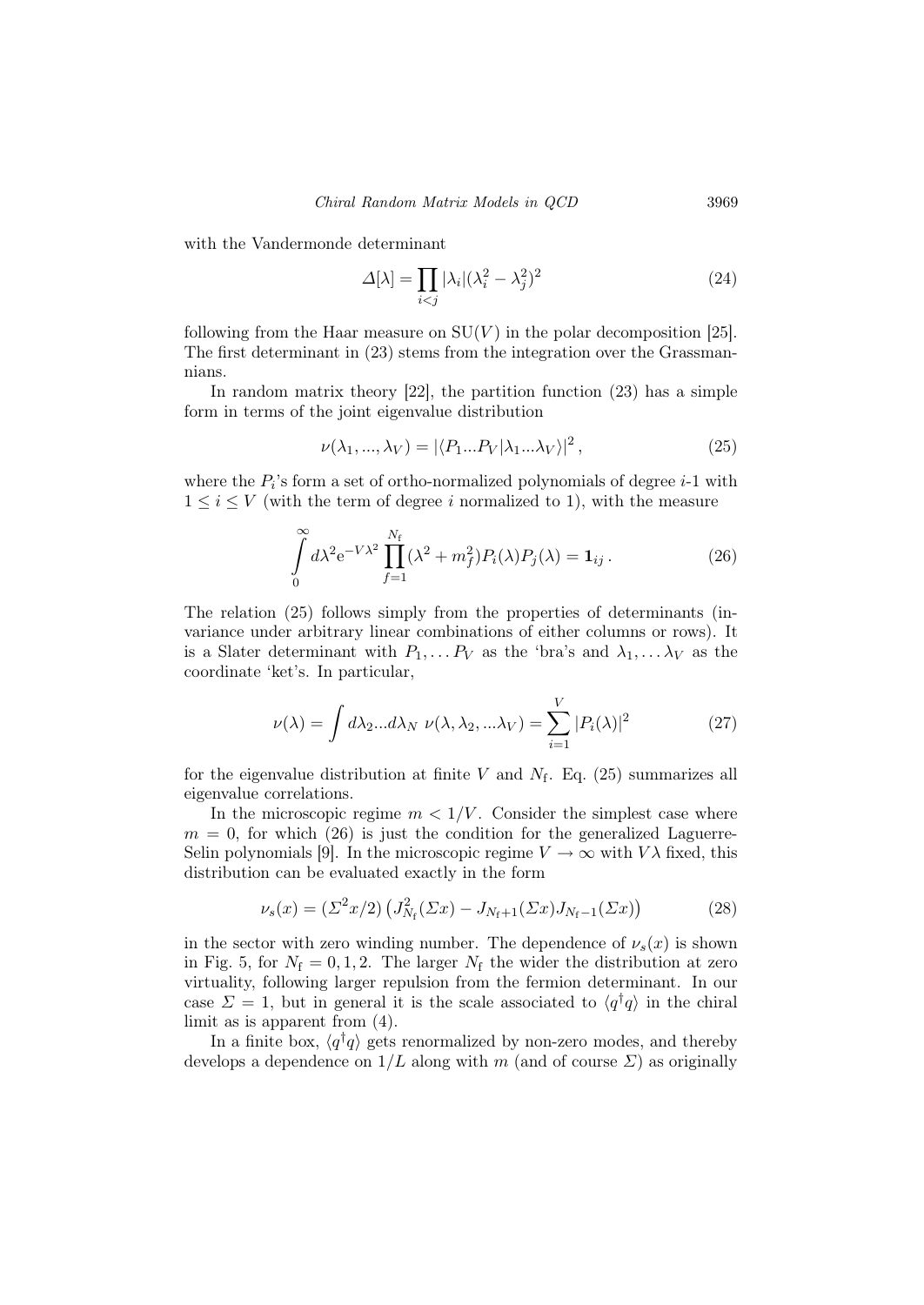3970 R.A. JANIK ET AL.



Fig. 5. Microscopic spectral distribution for ChGUE with  $N_f = 0$  (solid),  $N_f = 1$ (dashed),  $N_f = 2$  (dotted).

discussed by Hansen and Leutwyler [26]. We will refer to it as  $\Sigma(m, L)$ . Its dependence on the low energy parameters at the chiral point such as the pion decay constant, scattering length *etc.* along with  $1/L$  and can be organized using a double book-keeping in  $\varepsilon$  and p.

The correlations between eigenvalues in the microscopic limit can be constructed using similar arguments. In particular, the connected correlator between two eigenvalues x and x' in the microscopic regime for  $n = 0$  is [9]

$$
\nu_s(x, x') = \Sigma^2 x x' \left( \frac{x J_{N_{\rm f}}(\Sigma x) J_{N_{\rm f}-1}(\Sigma x') - x' J_{N_{\rm f}}(\Sigma x') J_{N_{\rm f}-1}(\Sigma x)}{x^2 - x'^2} \right)^2.
$$
\n(29)

The connected two-point correlator (29) obeys the consistency condition

$$
\int dx \, \nu_s(x, x') = 0 \tag{30}
$$

which reflects on the conservation of the total number of eigenvalues. We will see below that the class of all n-point unconnected correlators may be resummed to give the microscopic eigenvalue distributions with  $m \neq 0$  in the double scaling limit. Eq. (29) can be used to check the off-diagonal sum rules discussed by Leutwyler and Smilga [8]. The microscopic two-point correlator (29) may be used to address some issues related to the flavor admixture and spectral rigidity in the microscopic limit, as we now discuss.

As we have stressed above, the universality of (28) irrespective of the gaussian measure adopted is guaranteed by  $(i)$ – $(iii)$  as discussed in Section 3.1, thanks to the modified power counting. These observations are of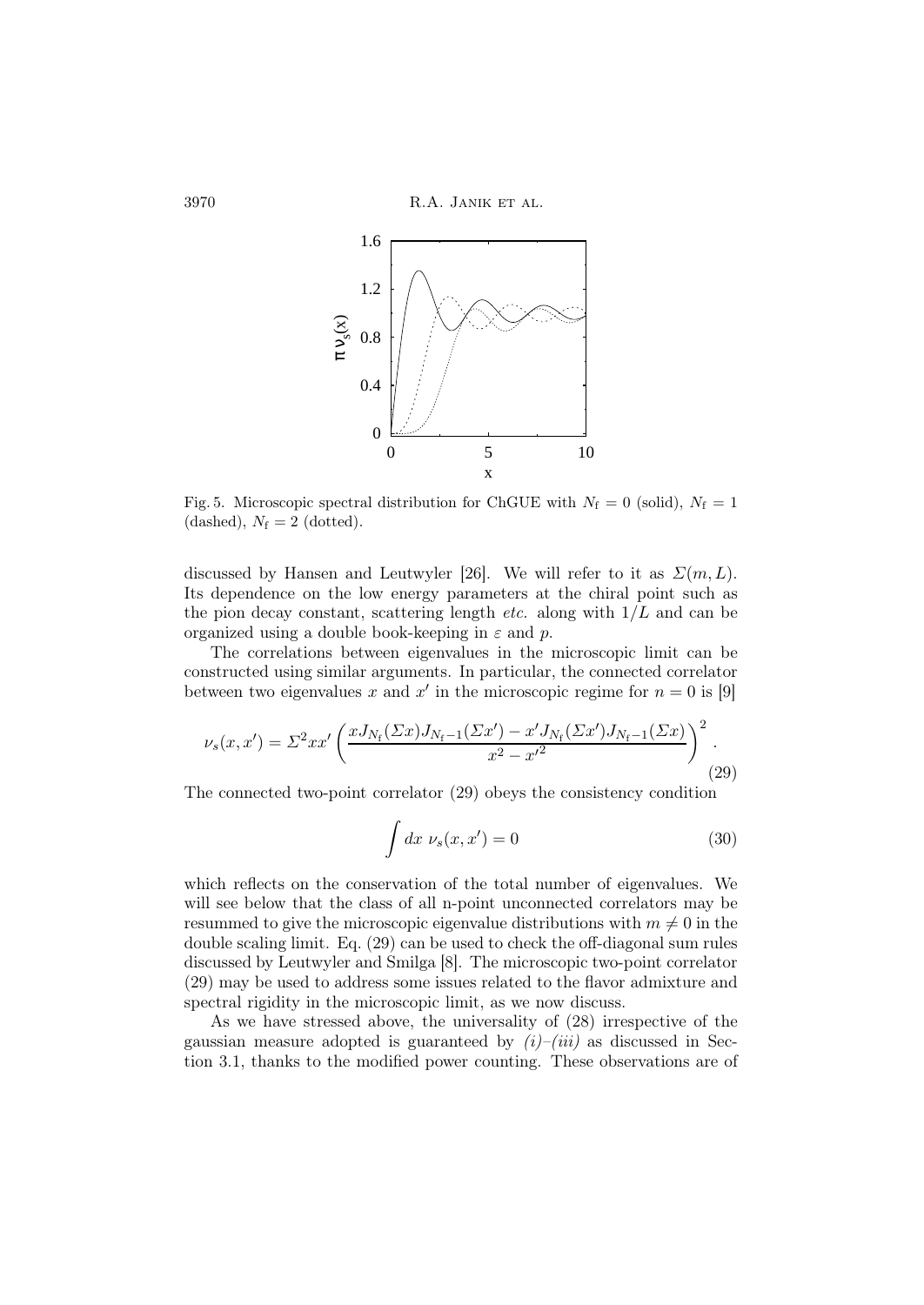course in agreement with those made by Nishigaki and Damgaard [27] in the context of polynomial weights. They are however more general, as they apply to a field theory. Although the present arguments apply to QCD in even-dimensions they can be easily modified to accommodate QCD in odd dimensions as discussed by Verbaarschot and Zahed [28]. This point is noteworthy as it implies that the issue of the instantons and a vacuum angle is not crucial for the present observations.

#### 6.2. Flavor mixing

It was noted early on by Nowak, Verbaarschot and Zahed [23], that the eigenvalue correlator in the macroscopic limit reflects on important aspects of the QCD vacuum as a disordered medium. In particular, it was suggested using the instanton liquid model that the admixture of flavor (strangeness) is suppressed in the ground state (average of all  $n$ -states) if the instanton density is closer to the metallic regime. A measure of this suppression is given by the two-point correlator in the eigenvalue distribution, and could be directly related to the level variance in the macroscopic limit. Zweig's rule is supported by Wigner–Dyson statistics in the macroscopic limit.

In light of our present discussion, similar questions may be asked in the microscopic limit, for which it is easy to show that the Zweig's violating correlator investigated in [23], that is  $\langle s^{\dagger} s u^{\dagger} u \rangle$  can be written in terms of (29) in the  $n = 0$  state with  $y_i = m_i V$  as,

$$
i^2 \langle s^\dagger s u^\dagger u \rangle_0(y_u, y_s) = \int dx dx' \frac{y_u}{x^2 + y_u^2} \frac{y_s}{x'^2 + y_s^2} \nu_s(x, x'). \tag{31}
$$

In particular,

$$
\lim_{y \to 0} \frac{i^2 \langle s^\dagger s u^\dagger u \rangle_0}{y_u y_s} = \frac{\Sigma^4}{16N_\text{f}^2 (N_\text{f} + 1)}\tag{32}
$$

which is seen to break the cluster decomposition. The admixture of flavor in the microscopic limit in an n-state is universally given by the multipoint correlators in the microscopic limit.

## 6.3. Spectral rigidity

The microscopic spectral density  $\nu_s(x, x')$  characterizes the level spacing distribution a quantum leap apart, not only at zero virtuality but also in the bulk of the spectrum. Indeed, it carries important information on the spectral statistics in the microscopic regime, such as the spacing distribution or the level variance. It also plays a major role at the interface of the theory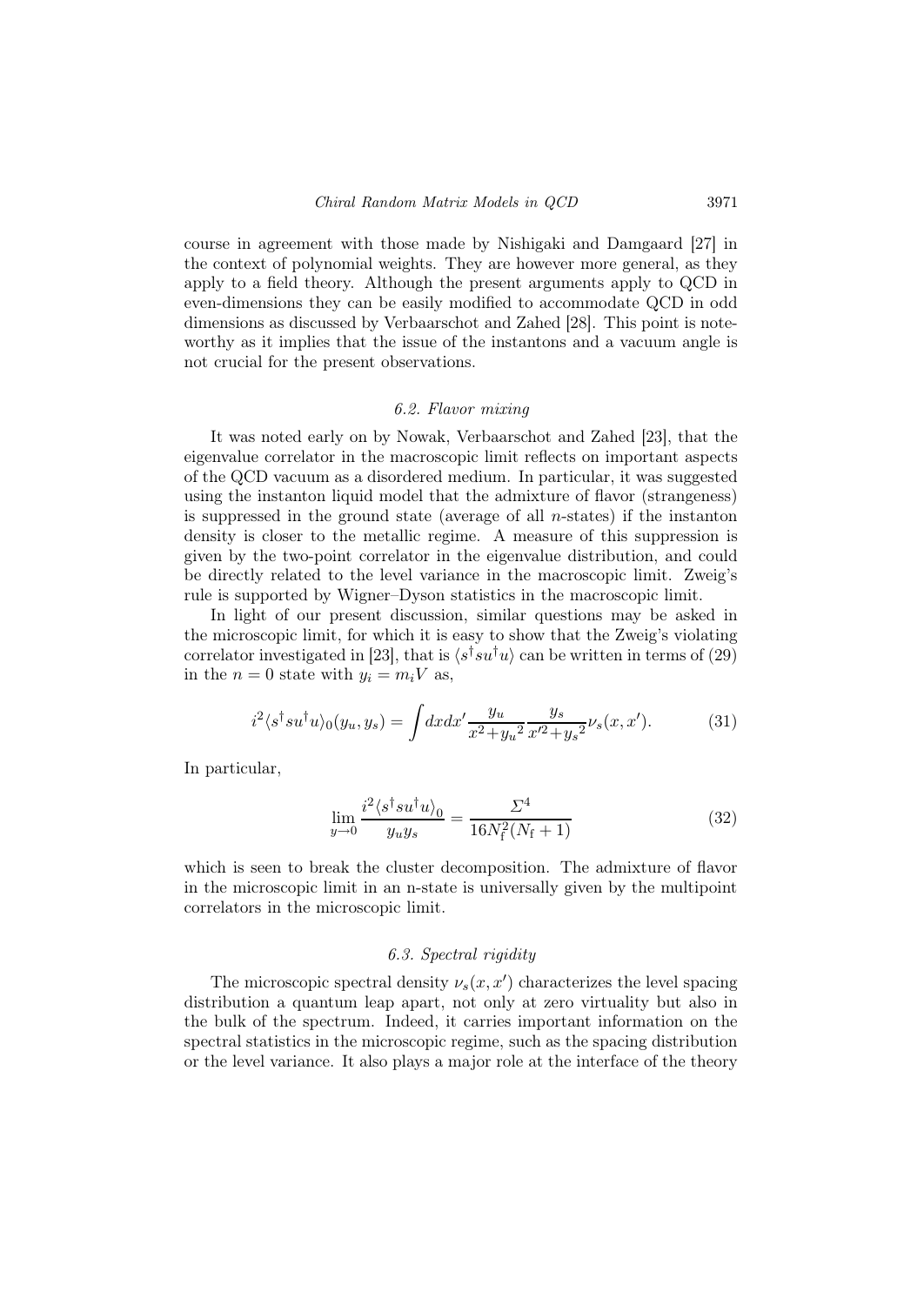of disordered systems and the semiclassical theory of quantum chaos, as we will try to elaborate further on in the end.

To exemplify some of these points, let us consider in more detail the genealogy of  $\Sigma_2$ , the variance in the number of single particle levels within an energy interval  $\Delta\lambda$  centered around  $\lambda_0$ , in the microscopic regime  $\Delta x =$  $V\Delta\lambda \gg 1$  but fixed as  $V \to \infty$ . This regime is characterized by constant mean density<sup>2</sup>,  $\nu_s(x) = \Sigma/\pi$ , and in the decomposition of the full two point correlator,  $\nu_s(x_1, x_2) = \nu_s(x_1)\nu_s(x_2)\delta(x_1-x_2) - \nu_s(x_1)\nu_s(x_2)R(x_1, x_2),$ the cluster function  $R(x_1, x_2)$  depends in the bulk only on the combination  $s \equiv x_1 - x_2$  [29],

$$
R(s) = \frac{\sin^2 \Sigma s}{(s\pi)^2} \tag{33}
$$

for  $s \neq 0$ , the unitary ensemble and for any number of flavors. The level number variance,  $\Sigma_2(N)$  is expressed through the cluster function R as

$$
\Sigma_2(N) = \int_0^N dx_1 dx_2 R(s).
$$
 (34)

Specifically, and for  $\lambda_0 \neq 0$ 

$$
\Sigma_2(N) = \frac{2}{\beta \pi^2} \log N \tag{35}
$$

with  $\beta = 2$ . For the orthogonal and symplectic case  $\beta = 1$  and 4 respectively. Both for the quenched and unquenched cases, the spectral rigidity is  $2\ln N/(\beta \pi^2)$  as opposed to N for Poisson statistics. The decrease in the variance is an indication of a more rigid spectrum due to level repulsion [30].

#### 6.4. Spacing distribution

The probability  $P(s)$  to find two energy levels in the quark spectrum a distance s apart in the microscopic limit, that is  $s = (\lambda_i - \lambda_j)V/\Delta$  fixed as  $V \rightarrow \infty$ , is also intimately related to the properties of the two-point correlator (29). For  $s \ll 1$ , that is as  $\lambda_i \to \lambda_j$ , we immediately see from the Vandermonde determinant (24) that  $P(s) \sim s^{\beta}$  with  $\beta = 2$ . This is the usual level repulsion between two neighboring levels as predicted by Wigner [30]. It follows from the random lore for  $2 \times 2$  matrices, since in this limit the rest of the eigenvalue spectrum decouples. Clearly it is independent of the number of flavors, except when one of the level is at zero virtuality. In this case, further repulsion is introduced by the fermion determinant and the winding number  $n$  in the massless case as is evident from Fig. 6.

<sup>2</sup> Actually this assumption is not really required, as unfolding procedures of spectra may be used [22].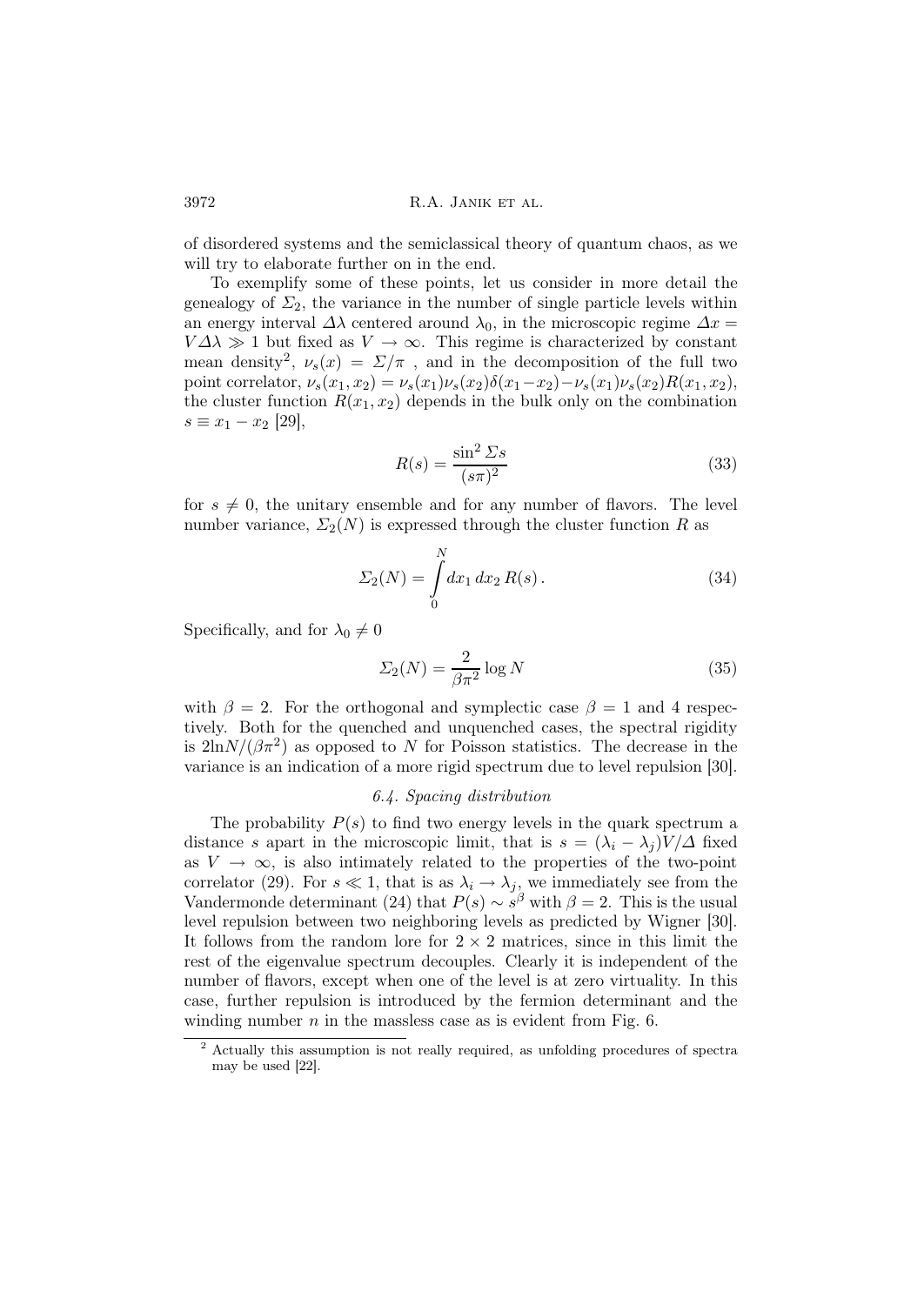

Fig. 6. Microscopic connected correlator for ChGUE  $N_f = 0$  (solid) and  $N_f = 1$ (dashed line) with an arbitrary normalization.

For  $s \gg 1$  (still in the microscopic limit), the spacing distribution is solely governed by the asymptotics of the two-point correlator (29). For  $R(s) \sim 1/\beta s^2$ , the level distribution asymptotes  $-\ln P(s) \sim \beta s^2$  as was shown by Dyson [29] using the the Coulomb gas treatment for (4) in the quenched case. In the unquenched case, the asymptotics of the two-point correlator is unaffected by the fermion determinant, resulting into the same level distribution. Indeed, for any  $N_f$ , it is straightforward to see that the fermion determinant contributes to the potential term (one-body) not the interaction term (two-body). Since it is the latter that conditions the level spacing distribution, the self-quenching of this result is immediate. Hence, the whole level spacing distribution for (4) could be described by the standard Wigner surmise [30]

$$
P(s) = As^{\beta}e^{-B\beta s^2},\tag{36}
$$

where  $\beta = 2$  and A, B are pure numbers. Which is drastically different from the Poisson distribution  $P(s) = e^{-s}$ , for uncorrelated states.

### 6.5. Relevance to lattice

By now the present observations have been generalized to the case of finite winding number, as well as the two other Wigner ensembles: ChGOE and ChGSpE by Verbaarschot [31], and checked against lattice Dirac spectra by Schäfer, Weidenmüller and Wettig [32], and others [33]. In regard to the lattice measurements, we would like to point at few issues in regard to the strong coupling aspects of the simulation as well as the approach to the weak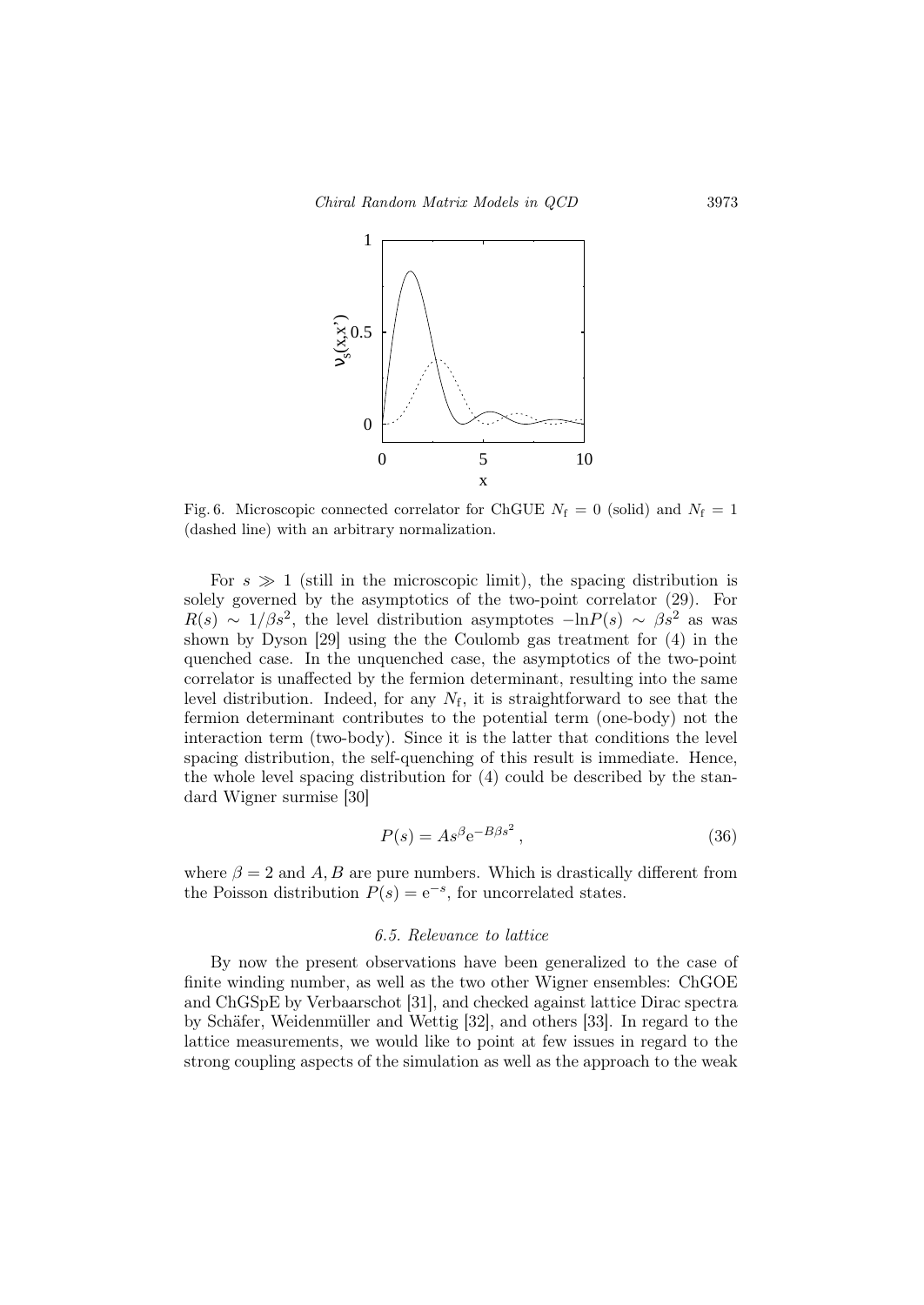coupling regime. Some of our remarks will also relate to certain aspects of the quenched approximation.

In strong coupling, the Kogut–Susskind action is characterized by an exact  $U(1) \times U(1)$  symmetry. The analogue chiral random matrix model is ChGSpe [31]. So the strong coupling regime is characterized by universal microscopic spectral oscillations, even though Lorentz and full chiral symmetry are still absent. We also expect quantitative changes in the sum rules for quenched and unquenched simulations since the character of the coset and hence the number of Goldstone mode changes in this case [6].

In weak coupling, the Kogut–Susskind action is expected to undergo a transition to a phase with continuum Lorentz and full symmetry. A structural change from ChGSpe to ChGUE is therefore expected, for otherwise the true continuum would not have been reached. This point can be checked at the level of the microscopic sum rules, with due attention to scale translations, e.g.  $V, m$  (see below).

In symmetric boxes an accurate measurement of the finite volume chiral condensate in weak coupling can be reached by checking the microscopic sum rules, or simply monitoring the Bessel oscillations. This means an accurate assessment of the chiral condensate at order  $p^2$ , as well as the pion decay constant to the same order through possible finite volume effects.

In asymmetric boxes, the chiral condensate gets modified by temperature effects which can be assessed using a double expansion in  $\varepsilon$  and p (see below) at low temperature (small asymmetry). At high temperature, the chiral condensates disappears as the level spacing near zero becomes larger than  $1/V$ . For temperatures  $T \sim T_c$ , universality arguments may be used to argue for critical sum rules [34]. For  $T > 3T_c$ , the virtual spectrum is gapped by the lowest Matsubara mode  $\lambda \sim \pi T$ , except for thermodynamically irrelevant zero modes.

Finally, the relevance of the present concepts to lattice QCD in the strong coupling indicates that they are also applicable to lattice electronic systems with ferromagnetic or antiferromagnetic ground-state order. An example is the undopped Lanthanum–Copper–Oxide material for high temperature superconductors [35].

## 7. Double scaling regime

## 7.1. The formulae

In the transition regime  $mV \sim 1$  the current quark masses affect the distribution of quark eigenvalues quantitatively for  $N_f \neq 0$ , through the occurrence of the fermion determinant. Surprisingly enough, the non-local character of the latter supersedes the effects of local weights to upset the conventional universality arguments based on polynomial weights in the mi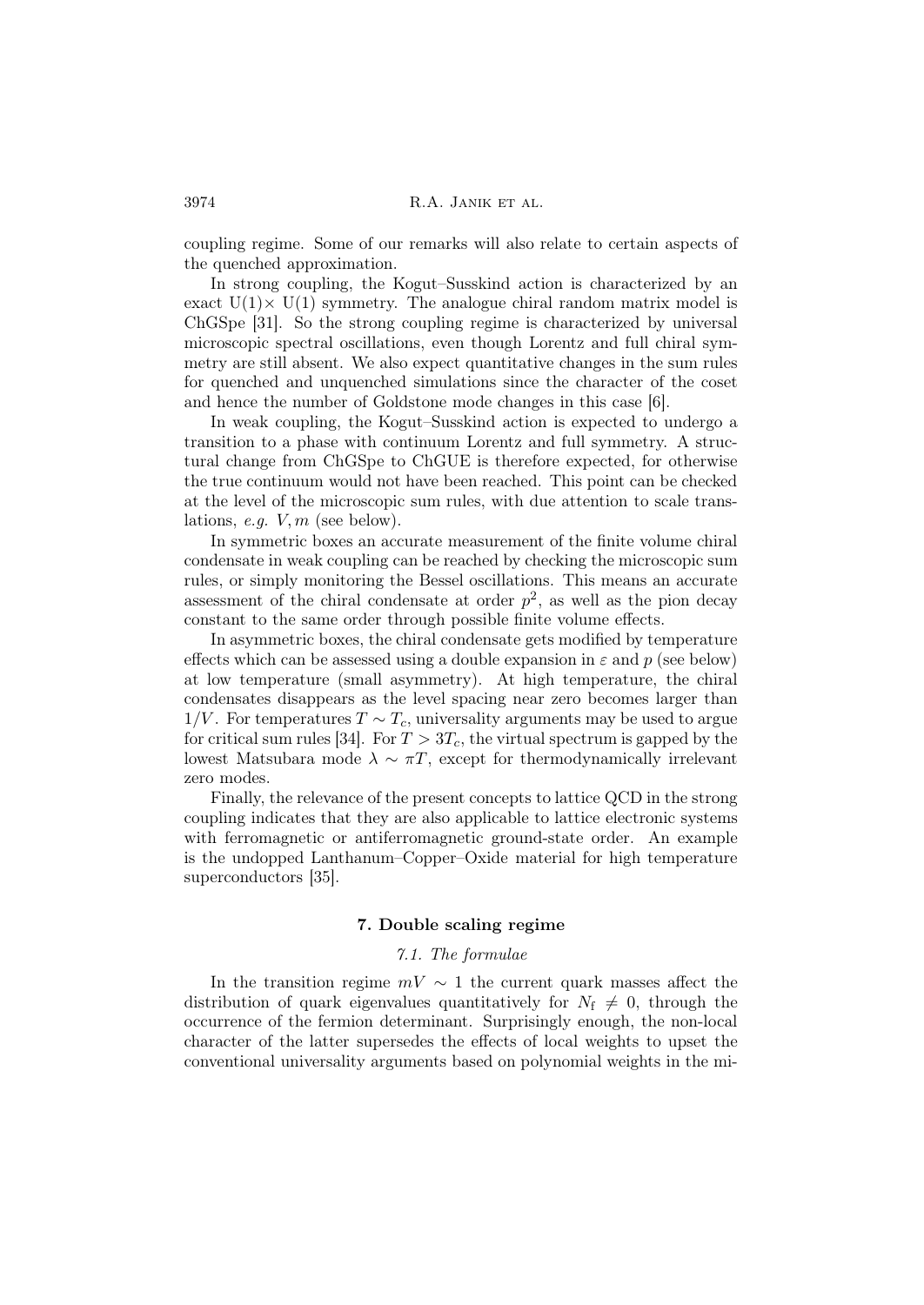croscopic limit. This point was originally shown by Jurkiewicz, Nowak and Zahed [10] using the supersymmetric method for  $N_f = 1$  and zero winding number, and more recently by Damgaard and Nishigaki [11] and Wilke, Guhr and Wettig  $[12]$  using the orthogonal polynomial method with arbitrary  $N_f$ and winding number  $n^3$ .

The massive spectral density in the double scaling limit yields by definition the quark condensate in a fixed winding number configuration  $n$ , but with different  $m_s$  sea and  $m_v$  valence quark masses in general. Specifically,

$$
i\langle q^\dagger q \rangle_n(\xi, y) = \int_0^\infty dx \frac{2\xi}{x^2 + \xi^2} \nu_{s,n}(x, y) = \xi \Sigma_n^2(\xi, y) \tag{37}
$$

with the rescaled valence quark mass  $\xi = \Sigma m_v V$  and a finite sea quark mass  $y = \sum m_s V$ . We are using different notations for  $\xi, y$  to highlight their different origins. For  $\xi = y$  the result is just the massive quark condensate in a winding number configuration  $n$ . The physical quark condensate with  $\xi = y$  follows by suitably averaging over all windings n. For  $N_f = 1$  and  $n = 0$  the massive spectral density is  $(x = \Sigma V \lambda)$ 

$$
\frac{1}{\Sigma^2} \nu_{s,0}(x,y) = \frac{x}{2} \left[ J_0^2(x) + J_1^2(x) \right]
$$

$$
-\frac{J_0(x)}{I_0(y)} \frac{x}{x^2 + y^2} \left[ yJ_0(x)I_1(y) + xJ_1(x)I_0(y) \right]
$$
(38)

for  $x > 0$ . For  $y = 0$  (38) reduces to (28) with  $N_f = 1$ .

### 7.2. Sum rules

The microscopic spectral density (38) yields new microscopic sum rules with sea quark effects included. These sum rules are not a priori amenable to the finite volume partition function discussed above simply because (38) selects solely the sea quark mass effect, which is not a physical concept. Finite volume partition functions for QCD with different sea and valence quark masses can of course be simply constructed by using quark ghost fields [6]. Such discriminations are easily achievable on the lattice, and hence are of theoretical relevance. An example being the detailed valence quark study undertaken recently by Chandrasekharan and Christ [13], for a fixed sea quark mass contribution.

<sup>&</sup>lt;sup>3</sup> Incidentally, this construction applies to any additive part one adds to the fermion determinant say T provided that it is suitably rescaled  $T \rightarrow VT$  fixed, in the microscopic regime.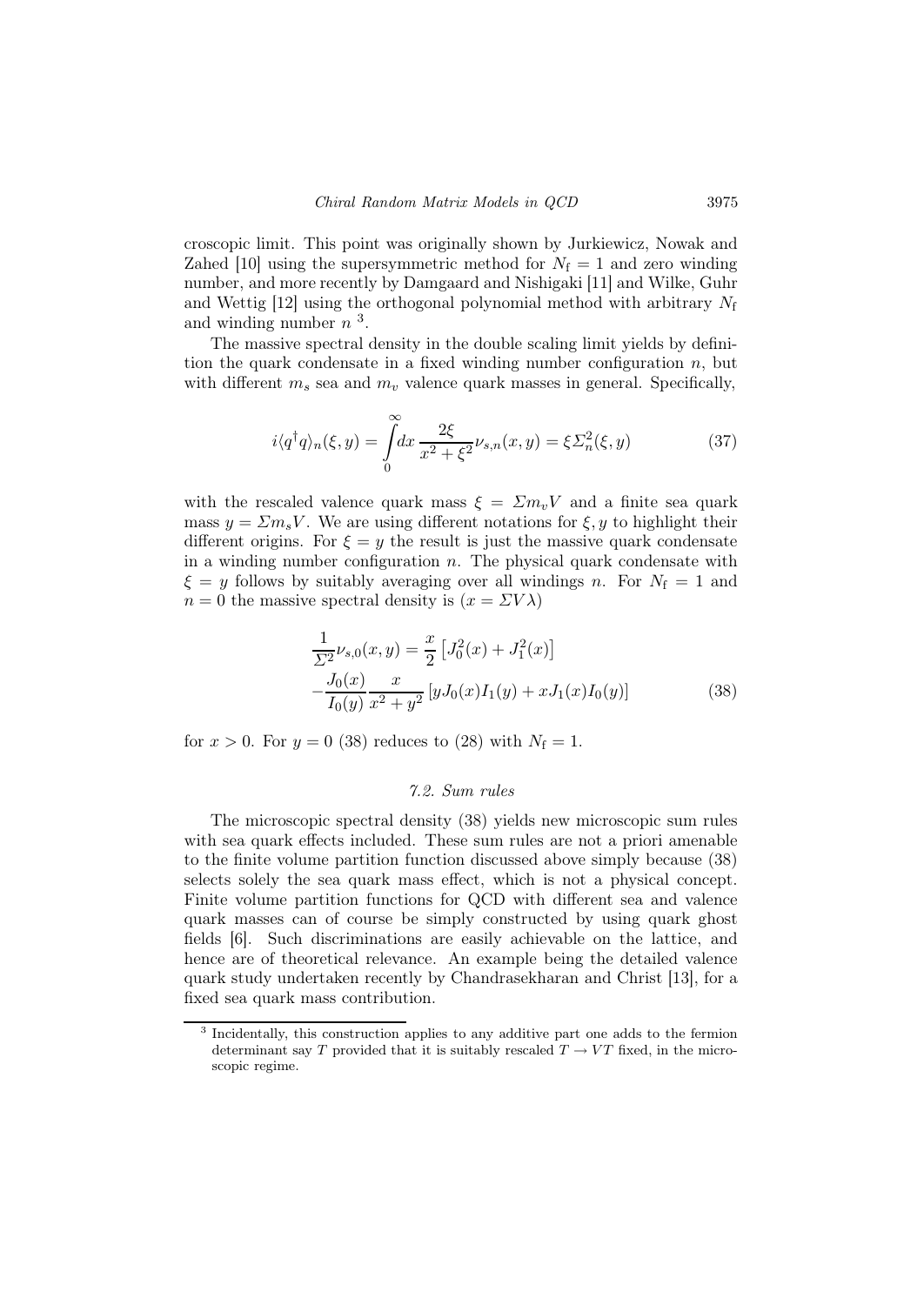

Fig. 7. Massive microscopical spectral density from an ensemble of 50000  $N = 50$ random matrices (dotted line) for  $m_s = 1$  (left) and  $m_s = 0.1$  (right),  $N_f = 1$ , and the analytical formula (38) (solid line).

The derivative of (37) with respect to the valence quark mass generates a string of sum rules that are now sensitive to the effects of the sea quark mass y. Specifically, for  $n = 0$ ,  $N_f = 1$ , and fixed  $\xi, y$ 

$$
\frac{1}{V^2} \left\langle \left\langle \sum_{k}^{'} \frac{2}{\lambda_k^2 + m_v^2} \right\rangle \right\rangle_0 = \Sigma_0^2(\xi, y), \tag{39}
$$

where the double averaging on the left-hand side involves  $m^{|n|} \prod_k' (\lambda_k^2 + m_s^2)$  as part of the measure, in contrast to the one used in (12) with  $m_s = 0$ .  $\Sigma_0(\xi, y)$ depends on the rescaled valence and sea quark masses independently. Its analytical form is

$$
\frac{\Sigma_0^2(\xi, y)}{\Sigma^2} = I_0(\xi)K_0(\xi) + I_1(\xi)K_1(\xi) \n+ \frac{2K_0(\xi)}{y^2 - \xi^2} \left( \xi I_1(\xi) - \frac{yI_1(y)}{I_0(y)} I_0(\xi) \right).
$$
\n(40)

For  $y = 0$  it is in agreement with the result discussed by Verbaarschot [36]. In the limit of equal sea and valence quark masses the expression simplifies to

$$
\frac{\Sigma_0^2(\xi, y = \xi)}{\Sigma^2} = \frac{I_1(\xi)}{\xi I_0(\xi)}.
$$
\n(41)

In Fig. 8(a) we show the behavior of  $\Sigma_0(\xi, y)/\Sigma$  for  $y = 0$  (plus signs),  $y = \xi$  (crosses),  $y = 5\xi$  (triangles) and for fixed  $m_s = 1$ , that is  $y = 1/N$ (boxes) from numerical simulation of 5000  $N = 50$  random matrices and the corresponding analytical form (40) (lines). For fixed and finite sea quark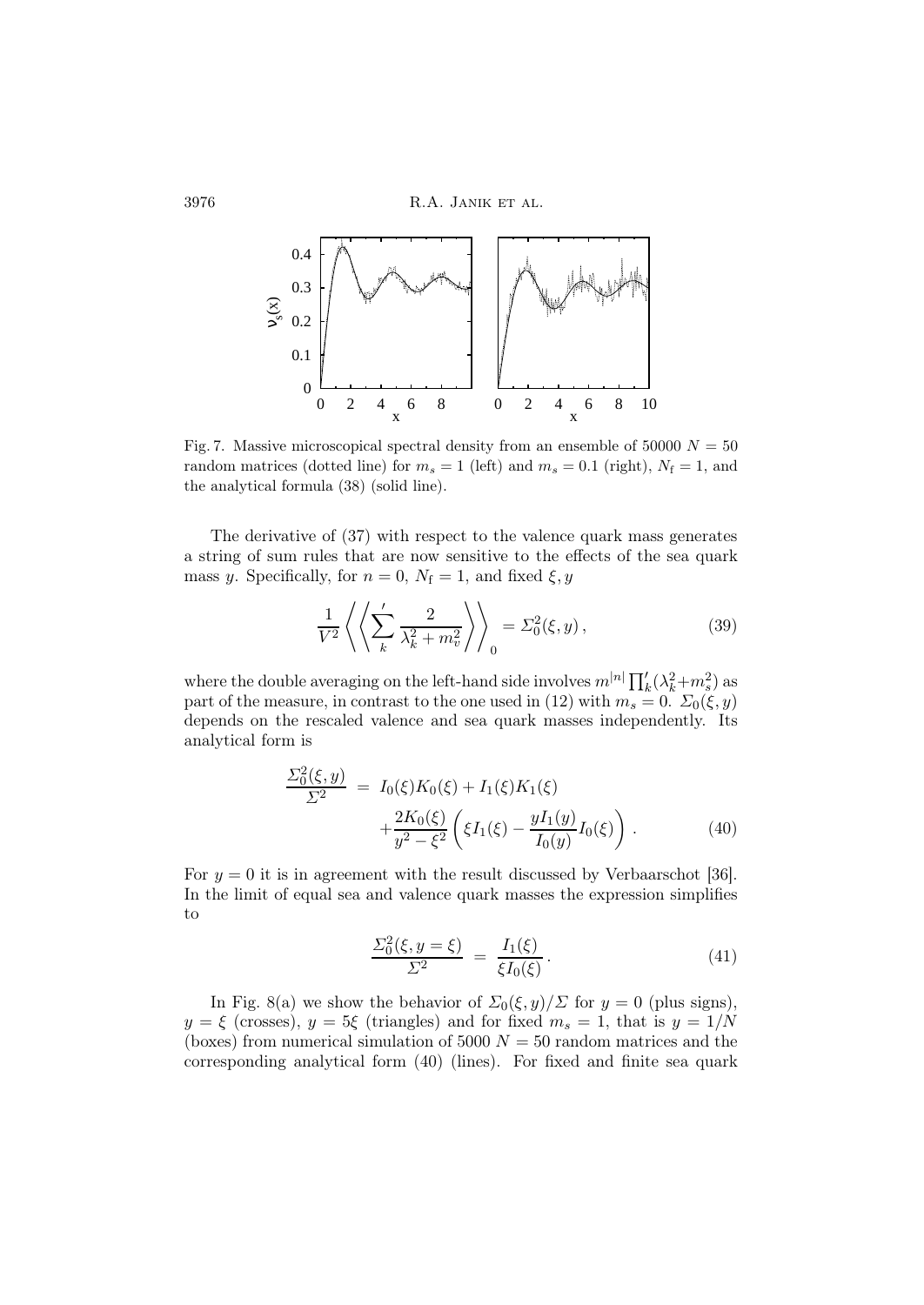mass Eq. (39) diverges as for small  $\xi$  as  $-\log \xi$ . In Fig. 8(b) we show the behaviour of the  $n = 0$  condensate from (28) for the same set of masses, namely  $y = 0$  (solid line),  $y = \xi$  (dashed line),  $y = 5\xi$  (dotted line) and fixed  $m_s = 1$  (dashed-dotted line).



Fig. 8. (a) Sum rule (39) obtained numerically from an ensemble of 5000  $N = 50$ random matrices and the analytical result. (b) The quark condensate for various masses. See text.

For two massive sea quarks the result for the microscopic spectral density was worked out by Damgaard and Nishigaki [11], and Wilke, Guhr and Wettig  $[12]$  for arbitrary n. In this case, the analogue of  $(40)$  is

$$
\frac{\Sigma_0^2(\xi, y_1, y_2)}{\Sigma^2} = I_0 K_0 + I_1 K_1
$$
\n
$$
-\frac{y_1^2 - y_2^2}{y_1 I_1^a I_0^b - y_2 I_0^a I_1^b} \frac{2}{y_1^4 (y_2^2 - \xi^2) + y_2^4 (\xi^2 - y_1^2) + \xi^4 (y_1^2 - y_2^2)}
$$
\n
$$
\times \left\{ y_1 y_2 I_1^a I_1^b \left[ (y_1^2 - y_2^2) I_0 K_0 + (y_2^2 - \xi^2) I_0^a K_0^a + (\xi^2 - y_1^2) I_0^b K_0^b \right] + (y_1 I_1^a I_0^b + y_2 I_1^b I_0^a) \left[ \xi (y_1^2 - y_2^2) I_0 K_1 + y_1 (y_2^2 - \xi^2) I_0^a K_1^a \right. \n+ y_2 (\xi^2 - y_1^2) I_0^b K_1^b \right] - I_0^a I_0^b
$$
\n
$$
\times \left[ \xi^2 (y_1^2 - y_2^2) I_1 K_1 + y_1^2 (y_2^2 - \xi^2) I_1^a K_1^a + y_2^2 (\xi^2 - y_1^2) I_1^b K_1^b \right] \right\} \qquad (42)
$$

with  $I_i = I_i(\xi), I_i^a = I_i(y_1)$  and  $I_i^b = I_i(y_2)$ , respectively and similarly for K's. For one massive quark and  $N_f - 1$  massless quarks, the sum rule is given by

$$
\frac{\Sigma_0^2(\xi, y)}{\Sigma^2} = I_{N_f} K_{N_f} + I_{N_f - 1} K_{N_f + 1}
$$
\n(43)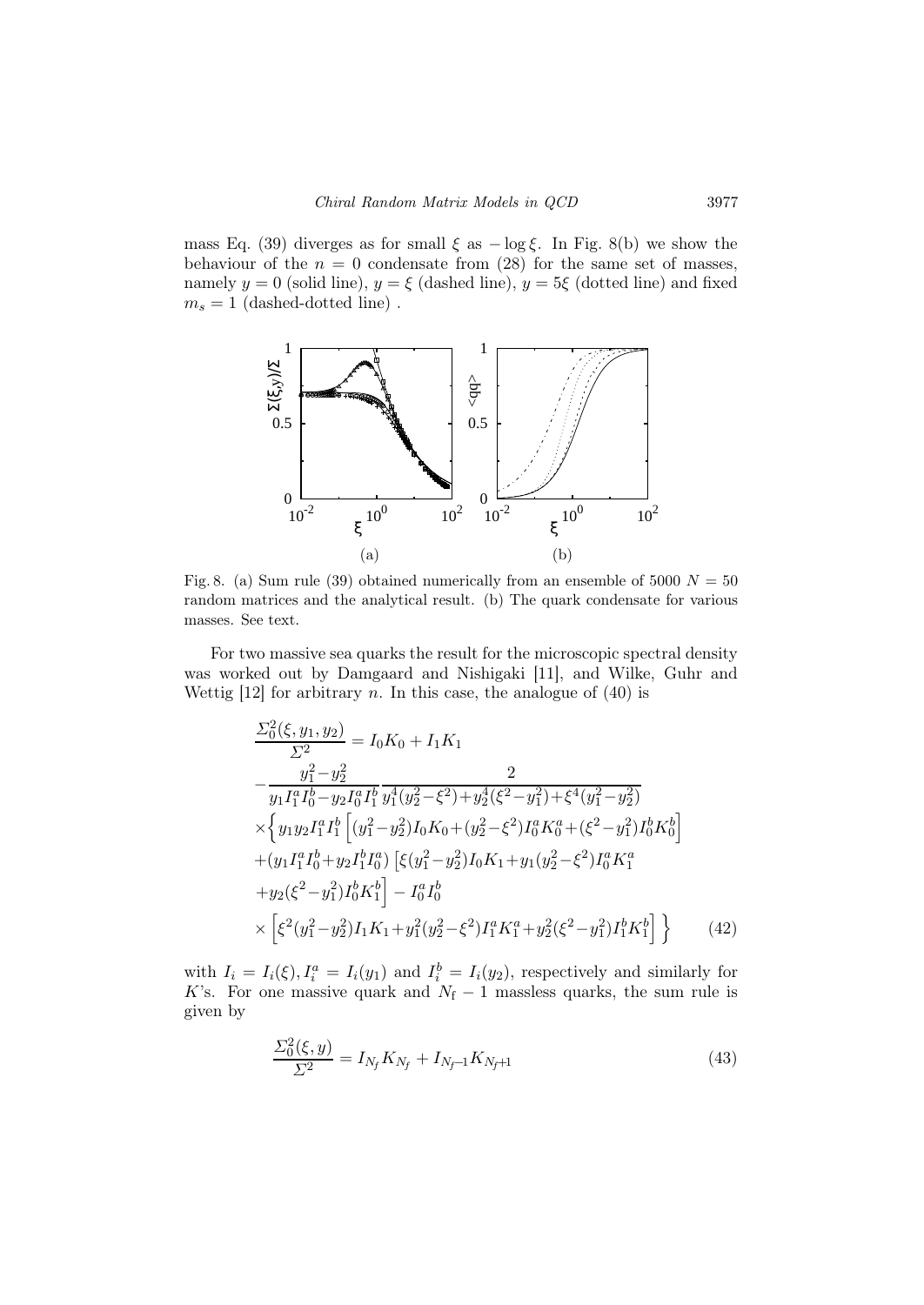$$
-\frac{y^2}{N_f(y^2-\xi^2)} \Big[ I_{N_f-1} K_{N_f+1} - I_{N_f-1}(y) K_{N_f+1}(y) \Big] + \frac{y^2 I_{N_f+1}(y)}{N_f I_{N_f-1}(y)(y^2-\xi^2)} \Big[ I_{N_f-1} K_{N_f-1} - I_{N_f-1}(y) K_{N_f-1}(y) \Big].
$$

For one massive quark and  $N_f - 1$  massless quarks, the sum rule for the massive quark is  $\Sigma^2(y, y) = \Sigma^2 I_{N_f}/2yI_{N_f-1}$  for  $n = 0$  as also noted by Damgaard [11]. We note that in this case  $Z = Z_0$ , which is the partition function in the  $n = 0$  sector. In particular,  $i\langle q^{\dagger}q \rangle = i\langle q^{\dagger}q \rangle_0$ . Additional sum rules involving diagonal and off-diagonal eigenvalue correlations are of course possible. The off-diagonal ones will involve the n-point correlation functions of eigenvalues with massive quarks.

Recently Chandrasekharan and Christ [13] have analyzed in details the behavior of the valence quark condensate for fixed sea quark mass  $m_s a =$ 0.01, for staggered  $N_f = 2$  QCD, over several decades of the valence quark mass in an asymmetric lattice  $V = 4 \times 16^3 a^4$ . Their analysis was carried for various lattice coupling  $\beta = 6/g^2$  (varying lattice spacing a), around the chiral transition point  $\beta_c = 5.275$ . Their underlying quark spectrum is clearly sensitive to temperature, and an analysis of this point using a macroscopic model distribution was discussed by Nowak, Papp and Zahed [37]. For small asymmetries,  $\beta < \beta_c$ , we may still assume that the conditions  $(i)$ – $(iii)$  summarized at the end of Section 3.1 are still valid, in which case  $i\langle q^{\dagger}q\rangle_0(\xi, y)$ may be amenable to a lattice comparison. For that, we need to identify  $\Sigma_{\rm L} a^3$ for different  $\beta$  and the proper dimensionless combination  $\xi_{\text{L}} = m \Sigma_{\text{L}} V$  on the lattice. For the former, we have:  $\Sigma_{\rm L} a^3 = 0.2217$  ( $\beta = 5.245$ ),  $\Sigma_{\rm L} a^3 = 0.1357$  $(\beta = 5.265)$  and  $\Sigma_{\rm L} a^3 = 0.0543$  ( $\beta = 5.270$ ).

In the left part of Fig. 9 we show the lattice results for the normalized condensate versus the rescaled valence quark mass,  $\xi_L$ . The line is the zero flavor result [36] in the  $n = 0$  topological sector seemingly in good agreement with the two flavor lattice data (symbols for different  $\beta$ 's). In the right we show the two flavor result (42) for equal valence masses,  $y = m_v \Sigma V$ . The solid lines represent  $N_f = 0, 1, 2$  massless flavors [36], respectivelly, the plus signes are for the lattice data with  $\beta = 5.245$  while the crosses for  $\beta = 5.270$ . We conclude that the applied valence sea on the lattice is still to large making the system to be similar a quenched one  $(N_f = 0)$ . Decreasing the valence sea by a factor of ten we start to see the deviation from the quenched result (boxes), and lowering the mass by a factor of hundred we recover the  $N_f = 2$ zero mass limit (triangles).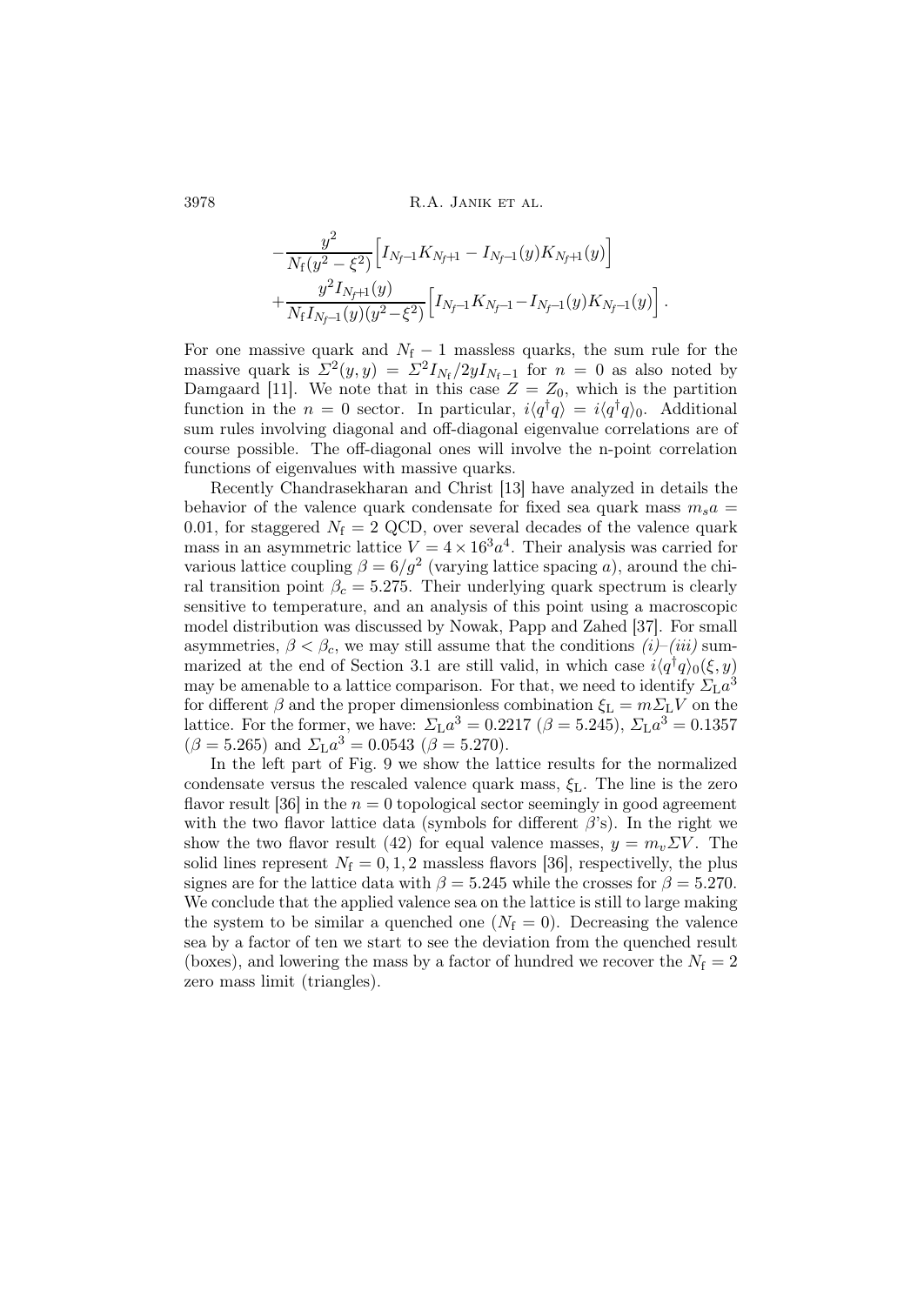

Fig. 9. Normalized condensate. See text.

For small valence quark mass  $\xi < 0.1$  limit of Eq. (40), we find

$$
\frac{\Sigma_0^2(\xi, y)}{\Sigma^2} = -\left(\log \frac{\xi}{2} + C\right) \left(1 - \frac{2I_1(y)}{yI_0(y)}\right) + \frac{1}{2}.
$$
\n(44)

In the large sea mass limit we recover the quenched limit,  $-\log \frac{\xi}{2}-C+1/2$ with a logarithmic divergence.

# 7.3. Universality

The result (38) is universal for the QCD spectrum as we now show. Following Smilga and Stern [38], we can rewrite the massive fermion determinant for a fixed background as  $(n = 0)$ 

$$
\Delta_m = \prod_{\lambda_k > 0} (\lambda_k^2 + m^2)^{N_f}
$$
  
=  $\Delta_0 \exp\left(N_f \sum_{\lambda_k} \ln\left(1 + \frac{m^2}{\lambda_k^2}\right)\right)$ . (45)

Hence, the density of eigenvalues for finite  $m$  reads

$$
\rho(\lambda, m) = \frac{1}{V} \left\langle \exp \left( N_f \int_0^{\infty} d\lambda' \, \omega(\lambda', A) \, \ln \left( 1 + \frac{m^2}{\lambda'^2} \right) \right) \omega(\lambda, A) \right\rangle_A, \quad (46)
$$

where the averaging is over A including  $\Delta_0$ , the fermion determinant with zero mass quarks, and  $\omega(\lambda, A)$  is the unaveraged spectral operator

$$
\omega(\lambda, A) = \sum_{k} \delta(\lambda - \lambda_k[A]). \tag{47}
$$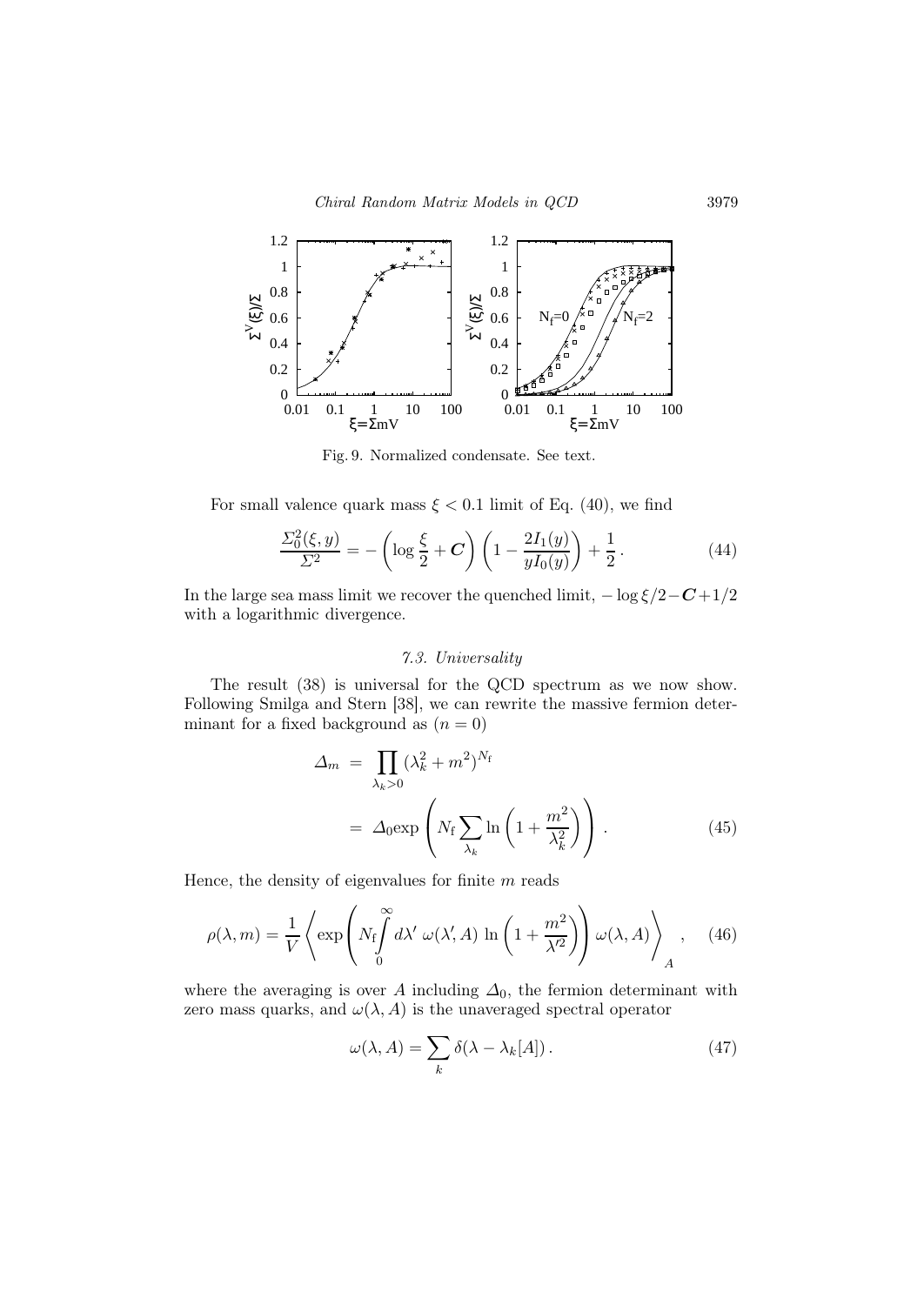In terms of the rescaled variables  $x = V\lambda$  and  $y = Vm$ , the expression (46) reads

$$
\nu_s(x,y) = \left\langle \exp\left(N_f \int_0^\infty dx' \ \omega(x',A) \ \ln\left(1 + \frac{y^2}{x'^2}\right)\right) \omega(x,A)\right\rangle_A \tag{48}
$$

which involves all the moments of the microscopic spectral distribution. Specifically,

$$
\nu_s(x,y) = \nu_s(x) + N_f \int_0^\infty dx' \ln\left(1 + \frac{y^2}{x'^2}\right) \langle \omega(x',A) \ \omega(x,A) \rangle_A + \dots \tag{49}
$$

which is the weighted density-density correlator (second moment) in the microscopic limit. Each of the expectation value is carried in the  $n=0$  state with massless quarks. All the moments are universal and given by random matrix theory. For  $N_f = 1$  the result for (48) is (38).

## 7.4. Range of validity

Since  $mV \sim 1$  is the transition region in which the quark condensate (5) is no longer averaging to zero, the pionic zero modes in (3) are no longer dominant. What is the range of validity of (38) in QCD? The answer follows by noticing that (2) can be extended to one extra dimension, that is a Lagrangian in 1+4 dimensions. The support on the fifth direction is  $[0, \beta]$ with periodic boundary condition for  $U(x_5 + \beta, x) = U(x_5, x)$ . Here  $\beta$  plays the role of a 'temperature' and  $-\ln Z/\beta$  for large  $\beta$  is just the ground state energy of the singlet Hamiltonian described by

$$
\boldsymbol{H}_{1+4} = \frac{\vec{L}^2}{2V} - \frac{mV}{2} \text{Tr}(U + U^{\dagger}), \qquad (50)
$$

where  $\vec{L}^2$  is the Laplace–Beltrami operator on the SU( $N_f$ ) manifold. Note that the present construction is analogous to the one discussed by Leutwyler [39] in  $1+3$  dimensions.

For  $mV = 0$  the spectrum is that of a spherical top with the irreducible representations of  $SU(N_f)$  as eigenfunctions. The spectrum is  $1/V$  spaced with a mass gap. The ground state wavefunction is a constant on  $SU(N_f)$ . The first excited state is  $N_f^2$  degenerate. For  $mV \le 1$  the degeneracy is lifted. For  $N_f = 2$ , the degeneracy is 4 with a triplet (pions) and a singlet (sigma) state. With increasing  $mV$ , the triplet states are pushed down and the singlet state up. The former merge into the physical pion mass as shown schematically in Fig. 10. We note that  $m < 1/V$  puts the mass range into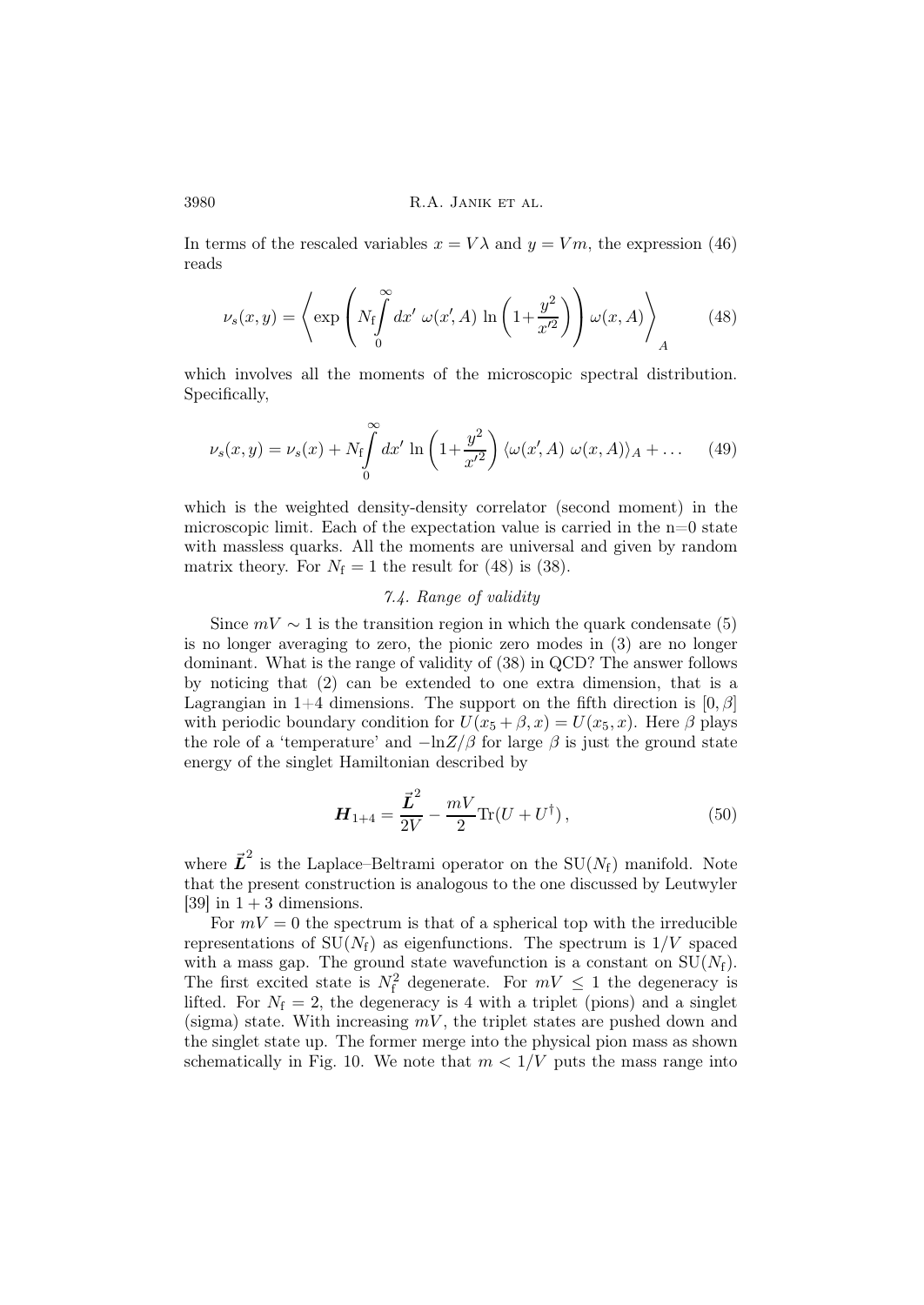the ergodic regime, and  $1/V < m < 1/\sqrt{V}$  to the diffusive regime [14]. The transition to the macroscopic regime with a mass gap given by  $\sqrt{\frac{1}{m}}$ (remember that  $m_{\pi}^2 = 2m$  with our conventions) sets in for  $mV \sim 10$ .



Fig. 10. Mass gap versus  $m$  from (50).

### 7.5. New results

Recently Damgaard [11] has suggested an interesting relation for  $\nu_s(x, y)$ in terms of the finite volume partition function involving  $1 + 2$  flavors with respective masses  $(y, ix, ix)$ , using a property of the chiral random matrix measure. Generically, the microscopic spectral density reads [11]

$$
\rho(\lambda) = C \cdot |\lambda| \prod_{i} (\lambda^2 + m_i^2) \frac{Z(m_1, \dots, m_{N_f}, i\lambda, i\lambda)}{Z(m_1, \dots, m_{N_f})}, \qquad (51)
$$

Schematically it means that

$$
\langle \delta(z-\lambda) \rangle = \left\langle \prod (\lambda_i - z)^2 \right\rangle \cdot |\lambda| \prod_i (\lambda^2 + m_i^2), \tag{52}
$$

i.e. we may trade in a Dirac delta function for two *additional* flavours with imaginary masses. The origin of this formula in the random matrix model is very simple. One has just to insert the Dirac delta function into the expression of the RMM partition function written in terms of an integral over eigenvalues. Then the two flavours and the factors outside the expectation value just follow from contracting with the Vandermonde determinant. The term with the probability distribution  $e^{-NV(M)}$  does not contribute in the microscopic limit.

One would like to understand this formula from the point of view of QCD. The main difficulty is that in this regime of QCD, we are dealing only with the Goldstone boson degrees of freedom and all the explicit dependence on the spectrum of the Dirac operator seems to have been lost. In particular the low lying states are composite states in terms of the quark fields.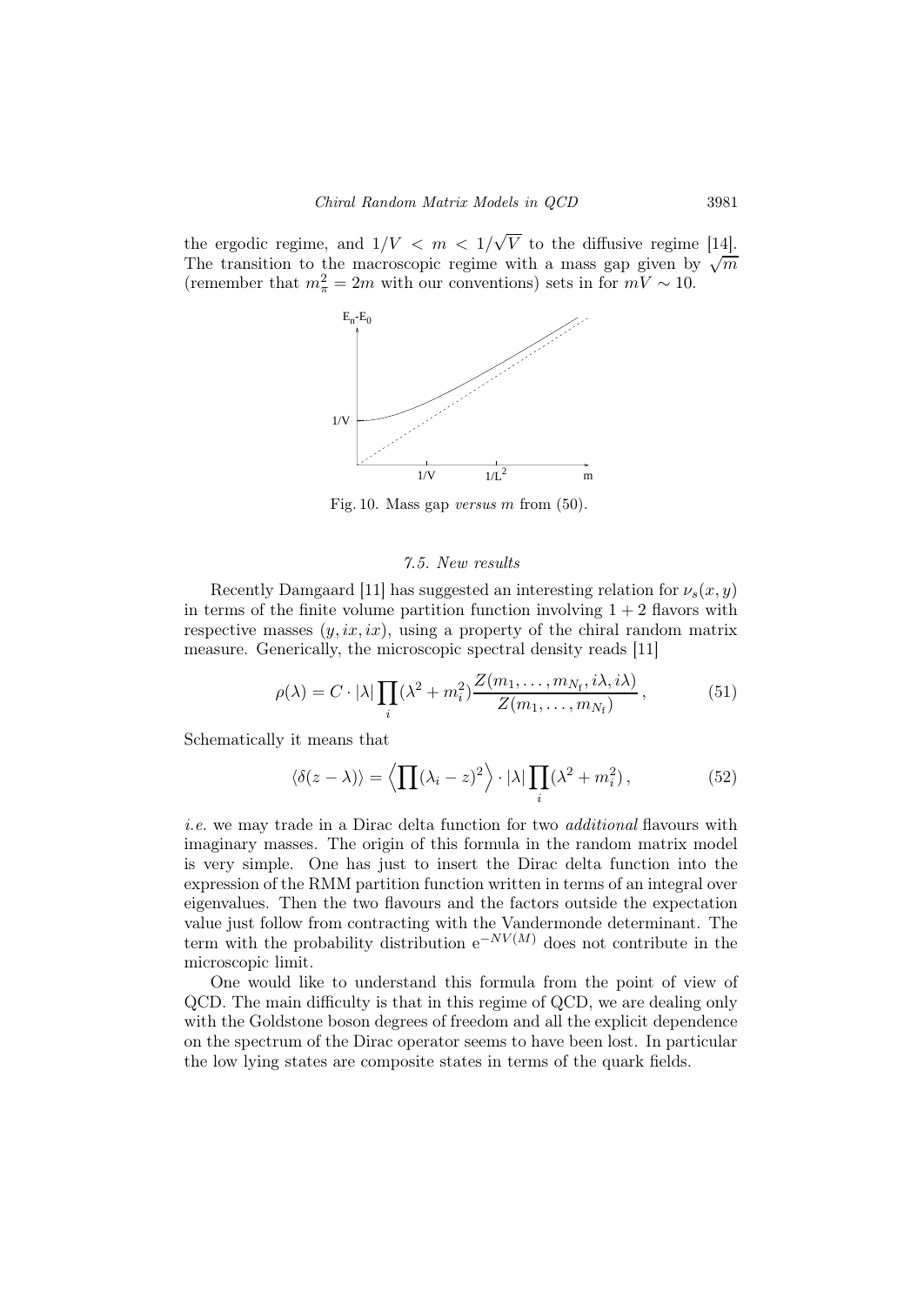The main unsolved problem is to find an operator in the mesonic picture whose expectation value would correspond to the microscopic spectral density [40].

### 8. Macroscopic regime

In the macroscopic regime  $mV > 1$ , the constant modes in (3) cease to have a preferential role, and we are back to full QCD with  $(2)$ ,  $(6)$  (or even other unexplored power countings) as starting points in power counting.

However, there are a number of problems in QCD where power counting (in the sense exposed) breaks down. Examples are the strong CP problem, the  $U(1)$  problem, and phase transitions to cite afew. Since these problems involve in an intricate way the issues of large volumes, small quark masses, zero modes *etc.* it is useful to address in a framework where these quantities are simply separated in a way that allows for an analytical treatment. More importantly, the framework should be able to include some generic dynamical aspects of QCD in the form of few vacuum moments and symmetry.

The chiral random matrix models introduced above for studying the microscopic character of Dirac spectra, offer such an example. In many ways they can be regarded as a schematic description of the chiral physics at work in a cooled lattice QCD configuration within a finite Euclidean box  $V$ . Since these models allow for closed form results in terms of  $m, V, N_f, etc.,$  they are very useful for addressing some subtle aspects of the thermodynamical limit in the presence of zero or near-zero modes whether in vacuum or matter.

#### 8.1. Wide correlators

Chiral correlations in QCD involve usually eigenvalues which are separated by a macroscopic distance in the Dirac spectrum. They are defined for  $V \to \infty$  and fixed  $\lambda_i - \lambda_j$ . Correlations over these distances will be discussed in this part of the lecture. For bounded spectra, Ambjørn, Jurkiewicz and Makeenko [41] have shown that the smoothened n-point correlation functions could be classified by the support of the spectral densities, independently of the specifics of the random ensemble and genera of the topological expansion. In QCD the Dirac spectrum is not bounded due to a strong ultraviolet tail  $\rho(\lambda) \sim |\lambda|^3$ . This tail, however, is not very important for infrared physics, except for multiplicative renormalization factors and anomalies. In a lattice formulation, this tail can be subtracted through a cooling procedure. The resulting spectrum is likely bounded, (except for possible tails which may be triggered by a partial loss of confinement), in which case the results discussed by Ambjørn, Jurkiewicz and Makeenko [41] for the hermitean case, and Janik, Nowak, Papp and Zahed [42] for the non-hermitean case may ap-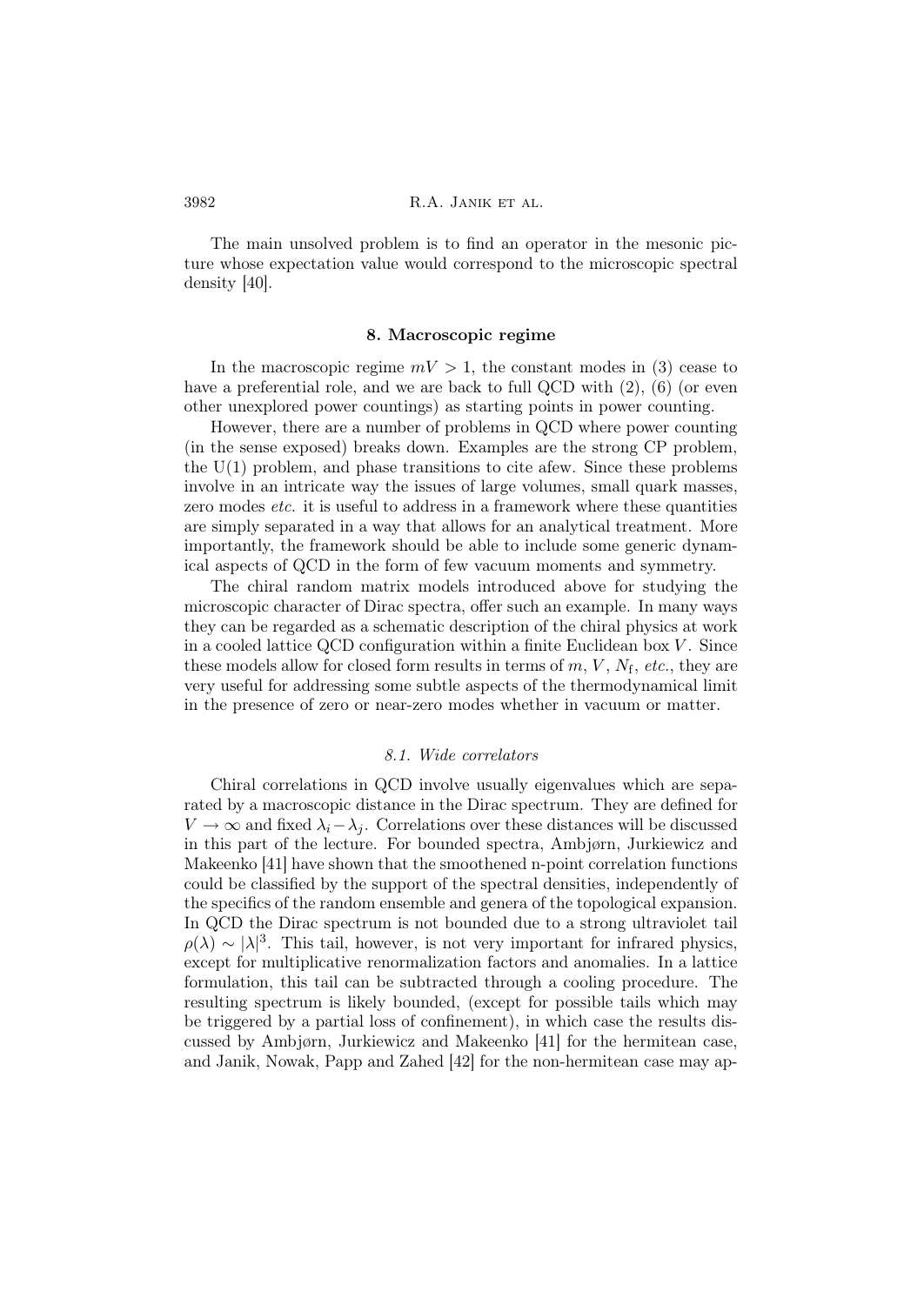ply. An early account may be found in the analysis by Nowak, Verbaarschot and Zahed of the instanton liquid model [23].

## 8.2.  $U(1)$  problem

An important problem in QCD relates to the fact that the  $\eta'$  in nature is much more massive than the  $\pi$ , K,  $\eta$  system. It is believed that the discrepancy in mass is related to the fact that the  $U(1)$  current in QCD is anomalous. Indeed, using Ward identities it follows that (Minkowski space) [43]

$$
i\chi_{\text{top}} = -\frac{im}{N_{\text{f}}^2} \langle \overline{q}q \rangle + \frac{m^2}{N_{\text{f}}^2} \int d^4x \langle T^* \eta_0(x) \eta_0(0) \rangle \,, \tag{53}
$$

where the topological susceptibility reads

$$
\chi_{\text{top}} = \int d^4x \langle T^* \Xi(x) \Xi(0) \rangle \tag{54}
$$

and the topological density is  $8\pi\Xi(x) = \alpha_s E^a \cdot B^a(x)$ . The singlet current is  $\eta_0(x) = \overline{q}i\gamma_5 q(x)$ . For small m a gap in the singlet correlator requires that  $\chi_{\text{top}} \neq 0$ . This is the presently accepted view for the resolution of the U(1) problem, although some difficulties may be noted [44].

The chiral random matrix models discussed in (17) offers a simple way to model some of the aspects of the present problem. Indeed, the matrix

$$
\left(\begin{array}{cc}\nime^{i\theta} & A \\
A^{\dagger} & ime^{-i\theta}\n\end{array}\right) (55)
$$

with entries  $n_{\text{L}}$  and  $n_{\text{R}}$  can be viewed as a schematic description of the topological zero modes in a finite volume V, with  $\int \Xi = n_{\rm L} - n_{\rm R}$ . Since  $\gamma_5$ is just

$$
\gamma_5 = \left(\begin{array}{cc} \mathbf{1} & 0\\ 0 & -\mathbf{1} \end{array}\right) \tag{56}
$$

it follows that the form of the anomaly in the present model is just  $Tr \gamma_5 =$  $n_{\rm L} - n_{\rm R}$ . The non-vanishing of (54) in QCD, will appear naturally in this model by summing over matrices of the type (55) as in (17) with varying sizes. The sizes will be gaussian distributed according to

$$
e^{-\frac{(n_L - n_R)^2}{2V_{\chi*}}}.
$$
\n(57)

Clearly  $\langle (n_{\rm L} - n_{\rm R})^2 \rangle = V \chi_*$  with the determinant set to 1 in (17) (quenched case).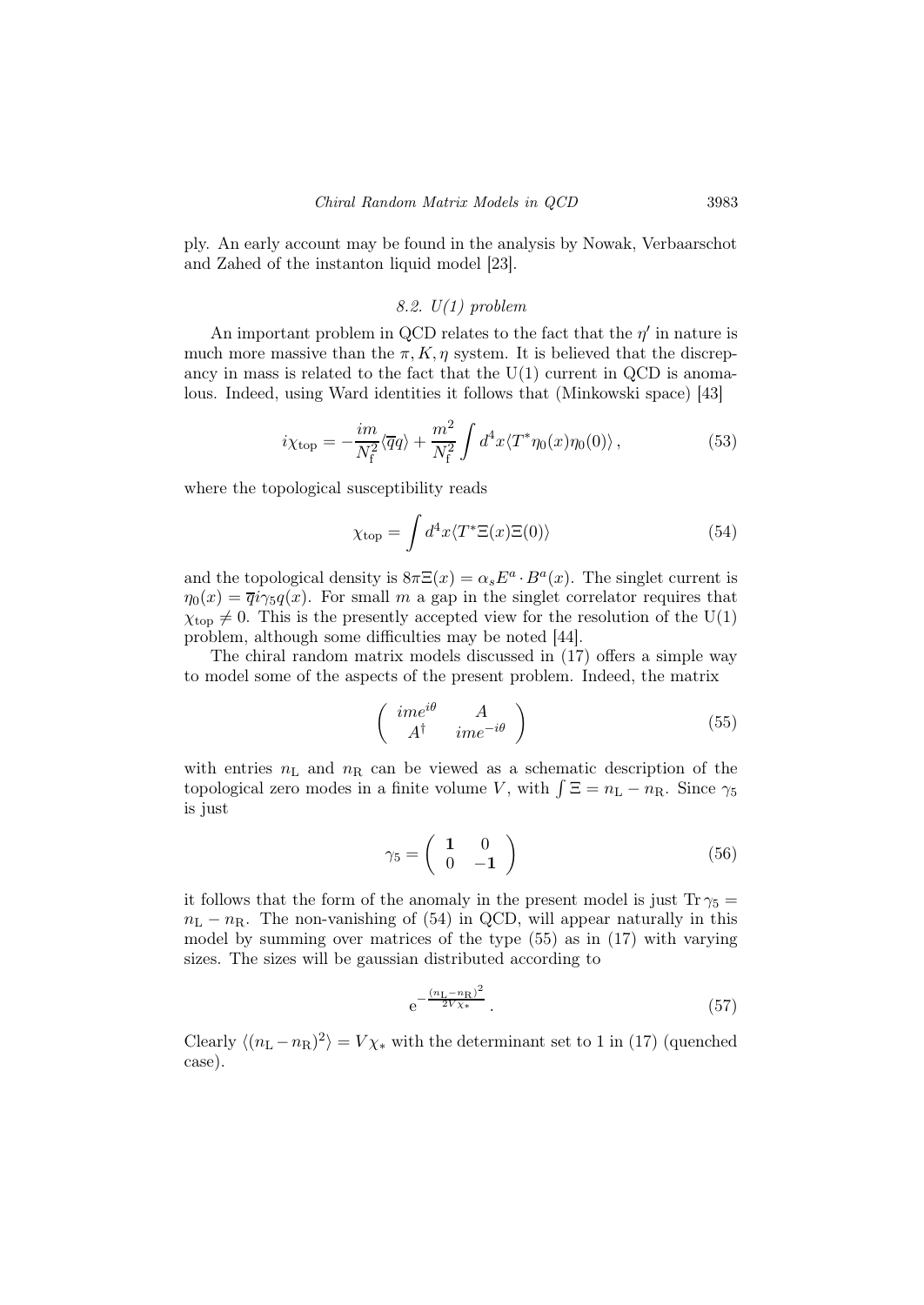This model has been discussed recently by Janik, Nowak, Papp and Zahed [45]. Their results are shown in Fig. 11, where the topological susceptibility (upper left), the pseudoscalar susceptibility (upper right) and the quark condensate (lower right) are studied versus  $m$  for different values of  $N = n<sub>L</sub> + n<sub>R</sub> = V$ . Clearly, the extrapolation to small values of m warrant larger and larger sizes N (volume V) for the result of Fig. 11 (upper right) to be meaningful. The solid curves are analytical results in the thermodynamical limit. The numerical results were obtained by sampling over matrices of different sizes using a Gaussian distribution for the matrix elements as in (17) and the distribution (57) for the size variations.



Fig. 11. Normalized topological (upper left), pseudoscalar (upper right), scalar (lower left) susceptibilities, and Ward identity (lower right) for  $N_f = 1$ . The numerical simulations where carried for fixed  $2N = n_{+} + n_{-} = 60, 120, 200$  on an ensemble of 10<sup>4</sup>, 5000 and 5000 matrices, respectively, and  $\langle (n_{+} - n_{-})^2 \rangle = N \chi_{\star} = N$ . The solid line is the analytical result [45].

# 8.3. CP problem

The non-vanishing of the topological susceptibility means that the vacuum partition function of QCD depends on the value of the vacuum angle  $\theta$ . This point is also clear from our earlier arguments as the free energy  $F(\theta, m, V) = -\ln Z[\theta, m, V]/V$  was  $\theta$  dependent by construction. QCD with at small  $\theta$  implies a free energy shift  $F(\theta) - F(0) \sim \chi_{\text{top}} \theta^2/2$ , which violates T and P. Since strong interactions are known empirically to preserve T and P in the vacuum, this causes the strong CP problem.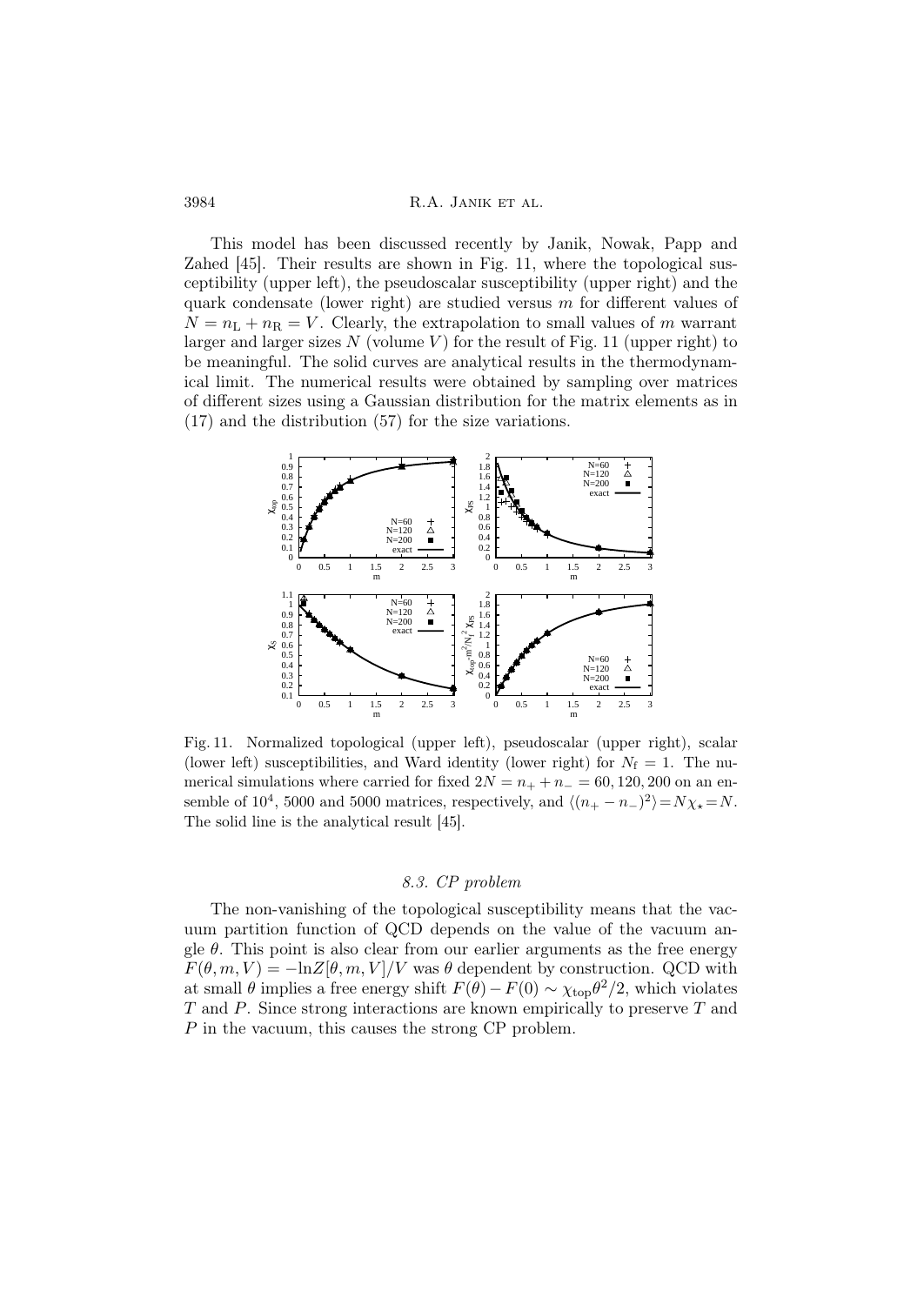A variety of scenarios have been put forward to resolve it ranging from axions to confinement [46]. This problem could have been in principle settled on the lattice if it were not for the breakdown of conventional Monte-Carlo algorithms at finite  $\theta$ . Recently, Schierholz [47] has addressed this issue in the context of the  $\mathbb{C}P^n$  model in two dimensions. His conclusions that the model exhibits a first order phase transition at finite  $\theta$  were challenged by Plefka and Samuel [48].

Our present framework offers a testing ground for the present problem since both the issues of quenched, unquenched, finite size and current quark effects can be dealt with explicitly. As was shown by Janik, Nowak, Papp and Zahed [49] the model in many ways resemble the effective models discussed using effective Lagrangians in the saddle point approximation. The advantage, however, is that the present model allows for numerical simulations that test for the validity of such an assumption, the subtlety of the chiral and thermodynamical limit and the importance of the numerical accuracy.



Fig. 12. ChRMM (quenched) partition function for  $N=250$  (left). The normal precision calculation is shown by circles, the finite volume high precision by dashed line and the large volume high precision by solid line. Similar results are obtained for the unquenched pressure.  $\mathbb{C}P^n$  model (right) [47].

#### 9. Conclusions

We have reviewed some of the motivations in the introduction of chiral random matrix models to QCD problems, emphasizing some universal aspects in the microscopic limit as well as some generic aspects in the macroscopic limit. In particular, we have shown that by relaxing the GOR relation new microscopic sum rules and random matrix models may be set up in the context of QCD.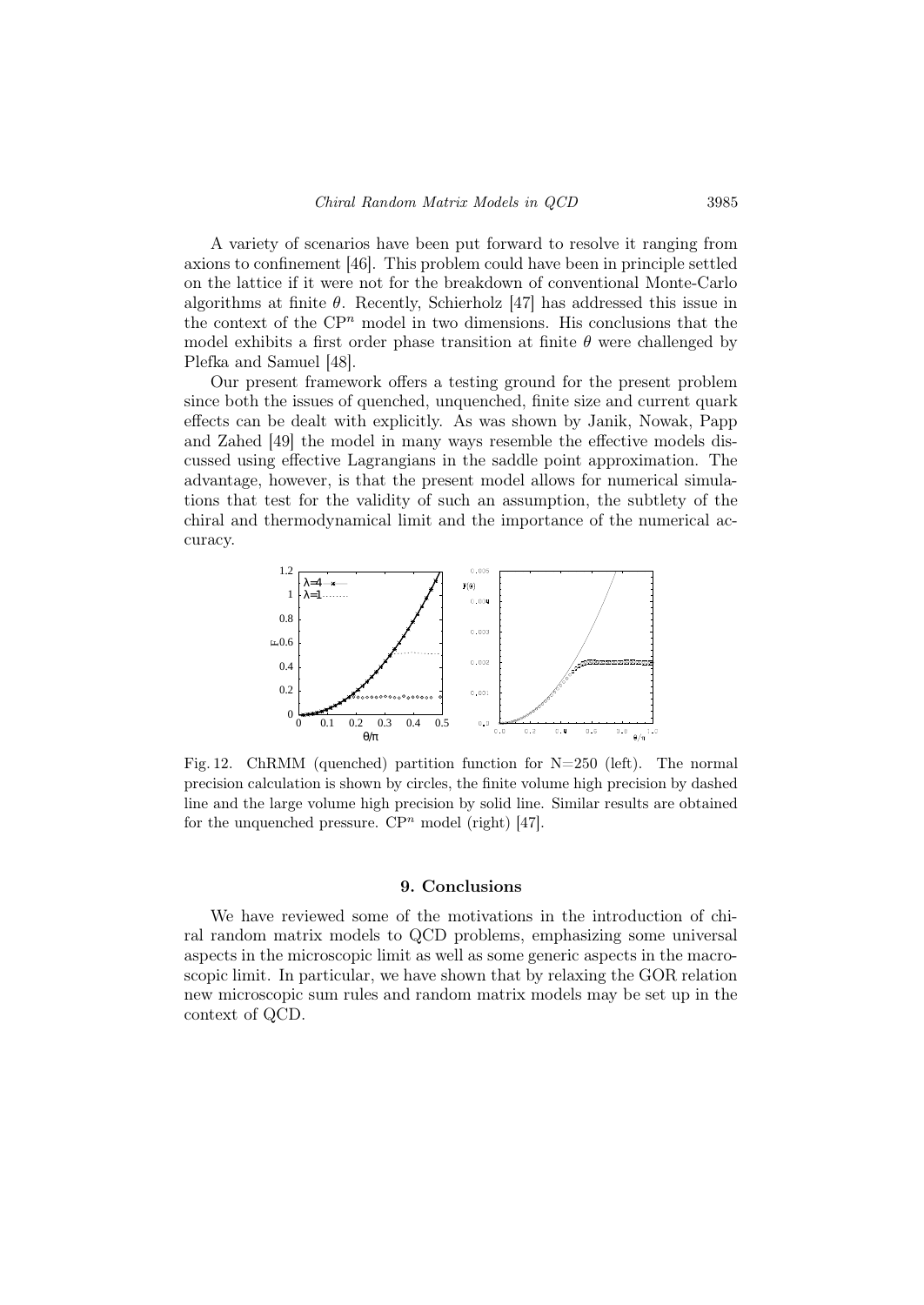We have discussed the double scaling regime and we have presented relations for the chiral condensate in a fixed winding number sector, that are sensitive to the sea and valence quark masses independently.

In the macroscopic regime, we have suggested that ChRMM although not universal, exhibit generic aspects of the finite volume QCD problem that are useful for addressing currently open problems in QCD, with embarrassing similarities with bulk lattice simulations. ChRMM offer useful framework for understanding the interplay between the thermodynamical limit, the chiral limit and the precision of numerical algorithms.

Finally, we would like to conclude by pointing out that the chaotic aspect of the quark eigenvalues near zero virtuality as first revealed by random matrix theory from the finite volume partition function, may be established directly from QCD and general principles without recourse to power counting [14]. These arguments carry to lattice formulations as well as supersymmetric QCD.

These notes are based on the lectures and talks given recently by the authors at Kyoto (YKIS), Trento (ECT<sup>∗</sup> ), Cracow (Meson 98) and Zakopane (XXXVIII Course of Cracow School of Theoretical Physics). This work was supported in part by the US DOE grant DE-FG-88ER40388, by the Polish Government Project (KBN) grant 2P03B00814 and by the Hungarian grants FKFP-0126/1997 and OTKA-T022931.

### **REFERENCES**

- [1] S. Weinberg, Physica 96A, 327 (1979).
- [2] J. Gasser, H. Leutwyler, Ann. Phys. 158, 142 (1984).
- [3] H. Yamagishi, I. Zahed, Ann. Phys. 247, 292 (1996).
- [4] J. Gasser, H. Leutwyler, Phys. Lett. B184, 83 (1987); J. Gasser, H. Leutwyler, Phys. Lett. **B188**, 477 (1987); J. Gasser, H. Leutwyler, Nucl. Phys. **B307**, 763 (1988).
- [5] P. Hasenfratz, H. Leutwyler, Nucl. Phys. B343, 241 (1990).
- [6] T. Jolicoeur, A. Morel, Nucl. Phys. B262, 627 (1985).
- [7] T. Banks, A. Casher, Nucl. Phys. B169, 103 (1980).
- [8] H. Leutwyler, A. Smilga, Phys. Rev. D46, 5607 (1992).
- [9] J.J.M. Verbaarschot, I. Zahed, Phys. Rev. Lett. 70, 3852 (1993).
- [10] J. Jurkiewicz, M.A. Nowak, I. Zahed, Nucl. Phys. B478, 605 (1996); Erratum, Nucl. Phys. B513, 759 (1998).
- [11] P.H. Damgaard, S.M. Nishigaki, Nucl. Phys. B518, 495 (1998).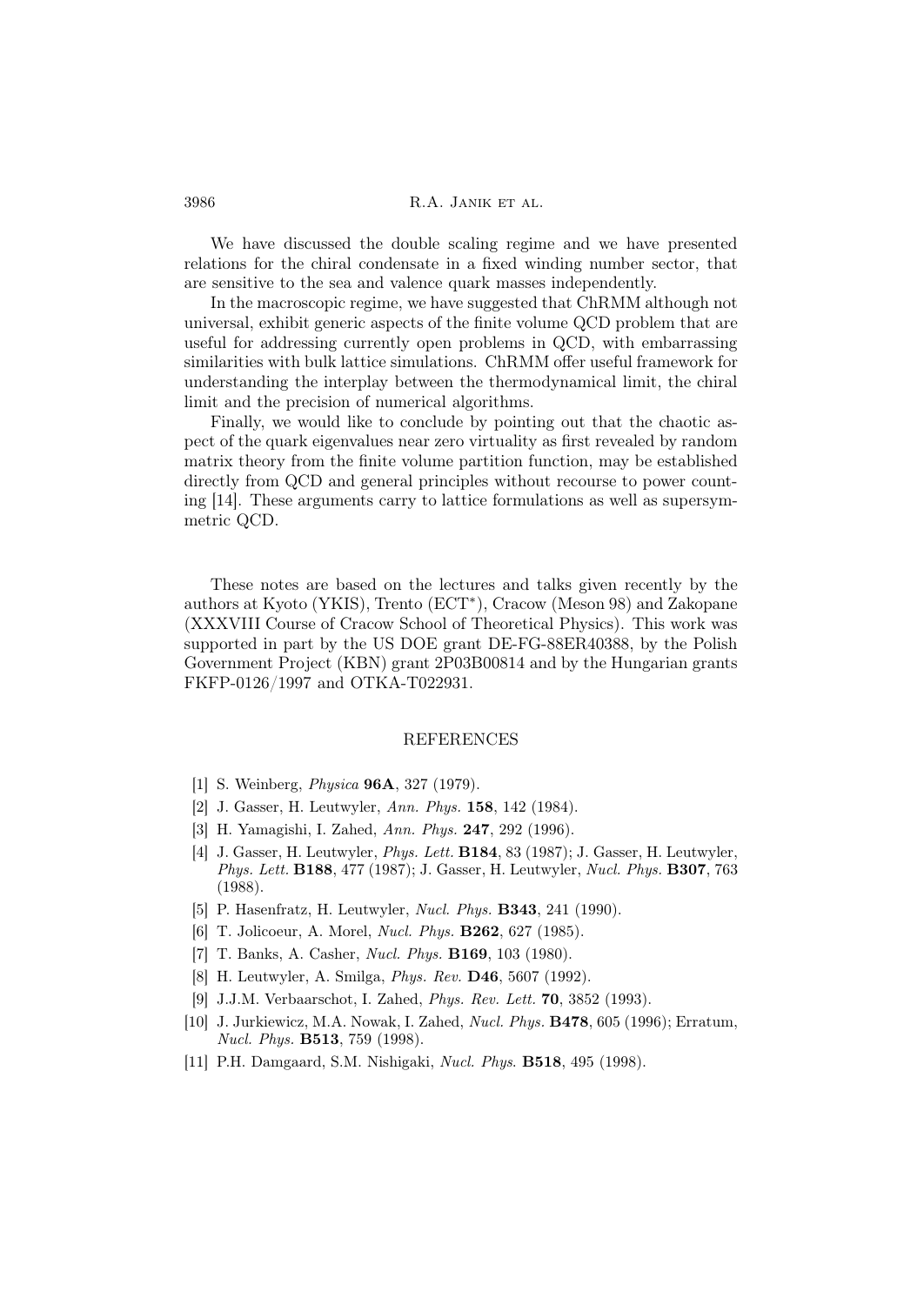- [12] T. Wilke, T. Guhr, T. Wettig, Phys. Rev. D57, 6486 (1998).
- [13] S. Chandrasekharan, N. Christ, *Nucl. Phys. Proc. Suppl.* **47**, 527 (1996).
- [14] R. Janik, M. Nowak, G. Papp, I. Zahed, Phys. Rev. Lett. 81, 264 (1998).
- [15] M. Gell-Mann, R.J. Oakes, B. Renner, Phys. Rev. 175, 2195 (1968).
- [16] J. Stern, H. Sazdjian, N.H. Fuchs, Phys. Rev. D47, 3814 (1993), and references therein.
- [17] M. Baillargeon, P. Franzini, Second DAPHNE Physics Handbook, Eds. L. Mainani, G. Pancheri, P. Naver, Frascati 1995.
- [18] E. Shuryak, J.J.M. Verbaarschot, Nucl. Phys. A560, 306 (1993).
- [19] R. Alkofer, M.A. Nowak, J.J.M. Verbaarschot, I. Zahed, Phys. Lett. B233, 205 (1989).
- [20] D.I. Diakonov, V.Y. Petrov, Nucl. Phys. B245, 259 (1984); D.I. Diakonov, V.Y. Petrov, Nucl. Phys. B272, 457 (1986).
- [21] E. Shuryak, *Phys. Lett.* **B193**, 319 (1997).
- [22] M.L. Mehta, Random Matrices, Academic Press, New York 1991.
- [23] M.A. Nowak, J.J.M. Verbaarschot, I. Zahed, Nucl. Phys. B325, 581 (1989).
- [24] Yu.A. Simonov, *Phys. Rev.* **D43**, 3531 (1991).
- [25] L.K. Hua, Harmonic Analysis, Translation of Mathematical Monographs, Vol. 6. (1963).
- [26] F.C. Hansen, *Nucl. Phys.* **B345**, 685 (1990).
- [27] P.H. Damgaard, S.M. Nishigaki, *Phys. Rev.* **D57**, 5299 (1998).
- [28] J.J.M. Verbaarschot, I. Zahed, *Phys. Rev. Lett.* **73**, 2288 (1994).
- [29] F.J. Dyson, Commun. Math. Phys. 19, 235 (1970); M.L. Mehta, Commun. Math. Phys. 20, 245 (1971).
- [30] E.P. Wigner, Ann. Math. Phys. 53, 36 (1951); 62, 548 (1955); 67, 325 (1958).
- [31] J.J.M. Verbaarschot, *Phys. Rev. Lett.* **72**, 2531 (1994); *Phys. Lett.* **B329**, 351 (1994); Nucl. Phys. B427, 434 (1994).
- [32] T. Wettig, T. Guhr, A. Schäfer, H.A. Weidenmüller, in QCD Phase Transitions, Eds. H. Feldmeier et al., Hirschegg 1997.
- [33] M.E. Berbenni-Bitsch, S. Meyer, A. Schafer, J.J.M. Verbaarschot, T. Wettig, Phys. Rev. Lett. 80, 1146 (1998).
- [34] R. Janik, M. Nowak, G. Papp, I. Zahed, Critical scaling at zero virtuality in QCD, hep-ph-9804244.
- [35] G. Shirane, Y. Endoh, R.J. Birgeneau, M.A. Kastener, Y. Hidaka, M. Oda, M. Suzuki, T. Murakami, Phys. Rev. Lett. 59, 2340 (1987), and references therein.
- [36] J.J.M. Verbaarschot, *Phys. Lett.* **B368**, 137 (1996).
- [37] M.A. Nowak, G. Papp, I. Zahed, *Phys. Lett.* **B389**, 137 (1996).
- [38] A. Smilga, J. Stern, On the spectral density of Euclidean Dirac operator, BUTP-93-19, IPNO-TH-93-37.